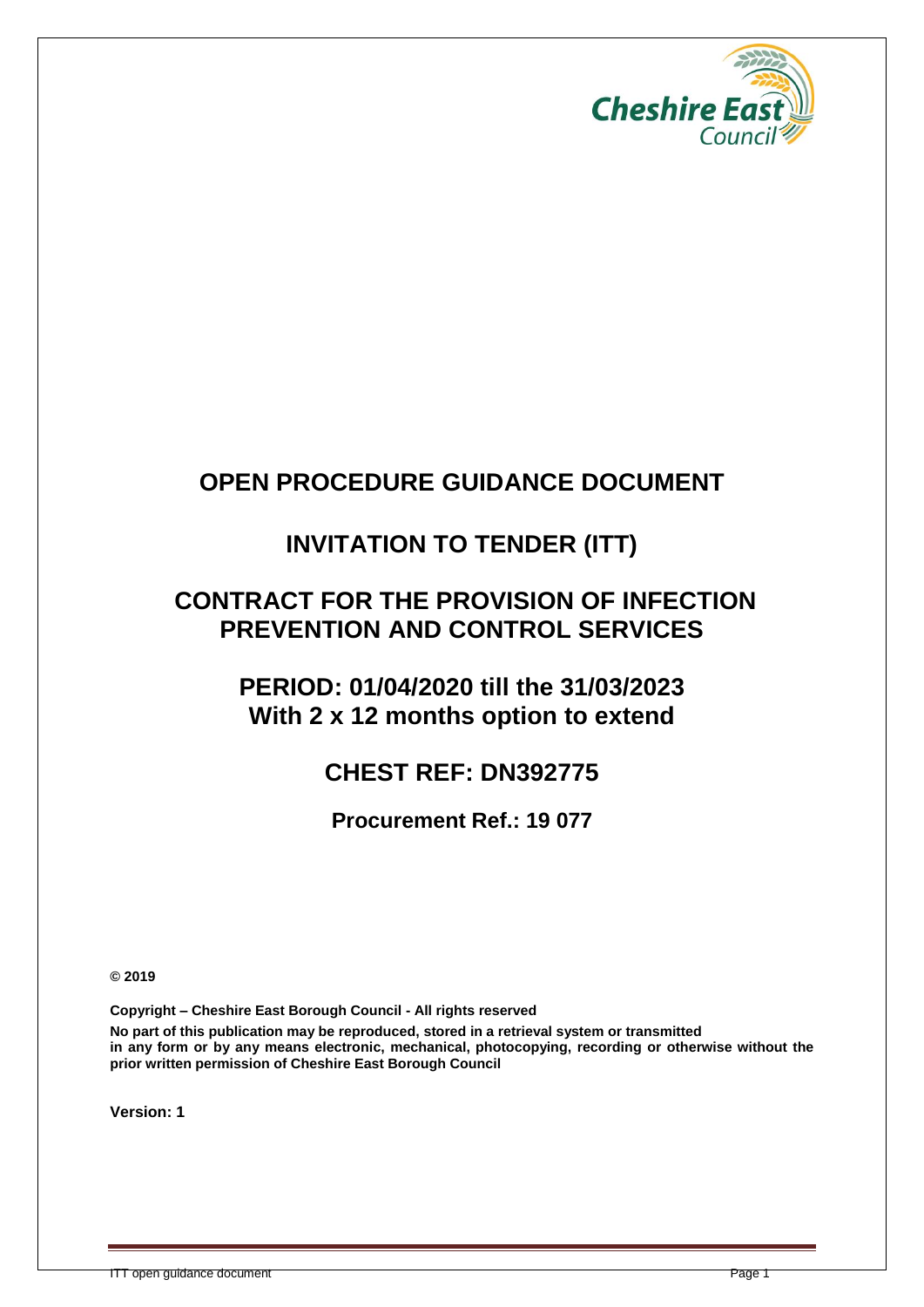

# **INVITATION TO TENDER FOR INFECTION PREVENTION AND CONTROL SERVICES**

### **SUMMARY INSTRUCTIONS AND DETAILS OF CONTRACT**

| <b>ITEM</b>                     | <b>CONTRACT DETAILS</b>                                                                                                                                                                                                                                                                                                                                                                                                                                                  |
|---------------------------------|--------------------------------------------------------------------------------------------------------------------------------------------------------------------------------------------------------------------------------------------------------------------------------------------------------------------------------------------------------------------------------------------------------------------------------------------------------------------------|
| OJEU reference:                 | Please refer to the Chest / OJEU system                                                                                                                                                                                                                                                                                                                                                                                                                                  |
| <b>Contract Description:</b>    | Cheshire East Council's Public Health team have<br>the responsibility for commissioning Infection<br><b>Prevention and Control Services.</b>                                                                                                                                                                                                                                                                                                                             |
|                                 | The Service will be required to innovate and to<br>design and propose a service delivery model as a<br>part of the competitive tender process. The model<br>should explore new ways of working, in line with<br>our vision to ensure that the required outcomes<br>are met.                                                                                                                                                                                              |
|                                 | The focus of the service will be to reduce and<br>sustain<br>reductions<br>in<br>healthcare-associated<br>infections. In particular, the service will support<br>commissioners to achieve a reduction in rate of<br><b>Clostridium Difficile Infections (CDIs) and e-Coli, in</b><br>line with national objectives and support the<br>Clinical Commissioning Groups (CCG'S) to deliver<br>on the requirement for zero tolerance of avoidable<br><b>MRSA bacteraemia.</b> |
| <b>Period of Contract:</b>      | $1^{st}$ April 2020 - 31st March 2023                                                                                                                                                                                                                                                                                                                                                                                                                                    |
| <b>Call-off Frequency</b>       | Please refer to the service specification for further<br>details. This requirement has been split into 'core<br>requirements' & 'TB nursing' you may bid to deliver<br>one or both of these elements, see lot detail below                                                                                                                                                                                                                                               |
| <b>Estimated Contract Value</b> | The estimated contract value for the full contract<br>term should sit between £700k to £780k – note this<br>is the total for both lots (i.e. combined total)                                                                                                                                                                                                                                                                                                             |
| <b>Procuring Officer:</b>       | <b>Louise Fenn</b>                                                                                                                                                                                                                                                                                                                                                                                                                                                       |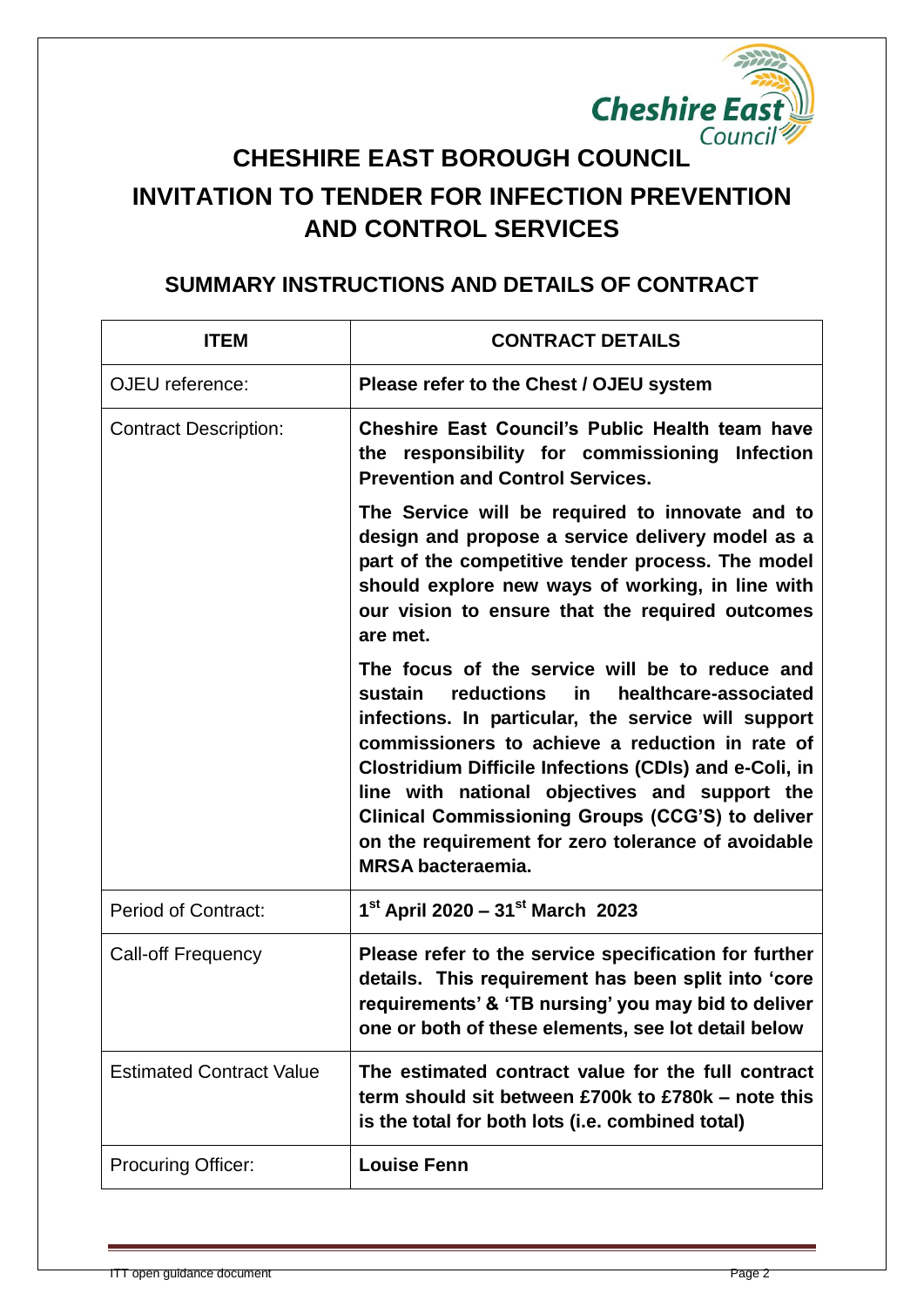

| <b>Queries or Clarifications:</b> | Any queries or requests for clarification must be<br>directed via the CHEST at www.the-chest.org.uk using<br>the project messaging area, and received before noon<br>on 18 <sup>th</sup> November |  |
|-----------------------------------|---------------------------------------------------------------------------------------------------------------------------------------------------------------------------------------------------|--|
| Submission instructions:          | All documents must be returned via the CHEST at<br>www.the-chest.org.uk, and must be compatible with<br>Microsoft Office or Acrobat/PDF formats.                                                  |  |
| Tenders to be sent to:            | E-TENDERING ONLY (www.the-chest.org.uk)<br>Tenderers must not submit Tenders by postal methods<br>or return a Tender via e-mail to The Council.                                                   |  |
|                                   | Tenderers must submit Tenders by uploading your<br>submission and supporting documentation via the e-<br>tendering portal by the closing date and time.                                           |  |
|                                   | If you have any technical problems with 'The Chest'<br>please contact the helpdesk on:                                                                                                            |  |
|                                   | Email: ProcontractSuppliers@proactis.com or<br>Telephone: +44 (0)330 005 0352                                                                                                                     |  |
| Date/time for Tender return:      | 25 <sup>th</sup> November 2019 by 10:00:59                                                                                                                                                        |  |

 $\top$ 

### **TIMETABLE**

 $\Gamma$ 

This timetable is indicative only. The Council reserves the right to change it at its discretion.

| <b>Stage</b>                                                                 | Date(s)/time                                      |
|------------------------------------------------------------------------------|---------------------------------------------------|
| <b>Issue of Invitation to Tender</b>                                         | <b>Tuesday 22 October</b>                         |
| Deadline for queries and clarifications<br>relating to Invitations to Tender | Monday 18 <sup>th</sup> November 12:00 pm         |
| <b>Submission of Tenders</b>                                                 | Monday 25 <sup>th</sup> November by 10:00am       |
| <b>Evaluation of Tenders</b>                                                 | $25^{\text{th}}$ – 30 <sup>th</sup> November 2019 |
| Tenderer interviews/clarification meetings                                   | 29 <sup>th</sup> November 2019 if necessary       |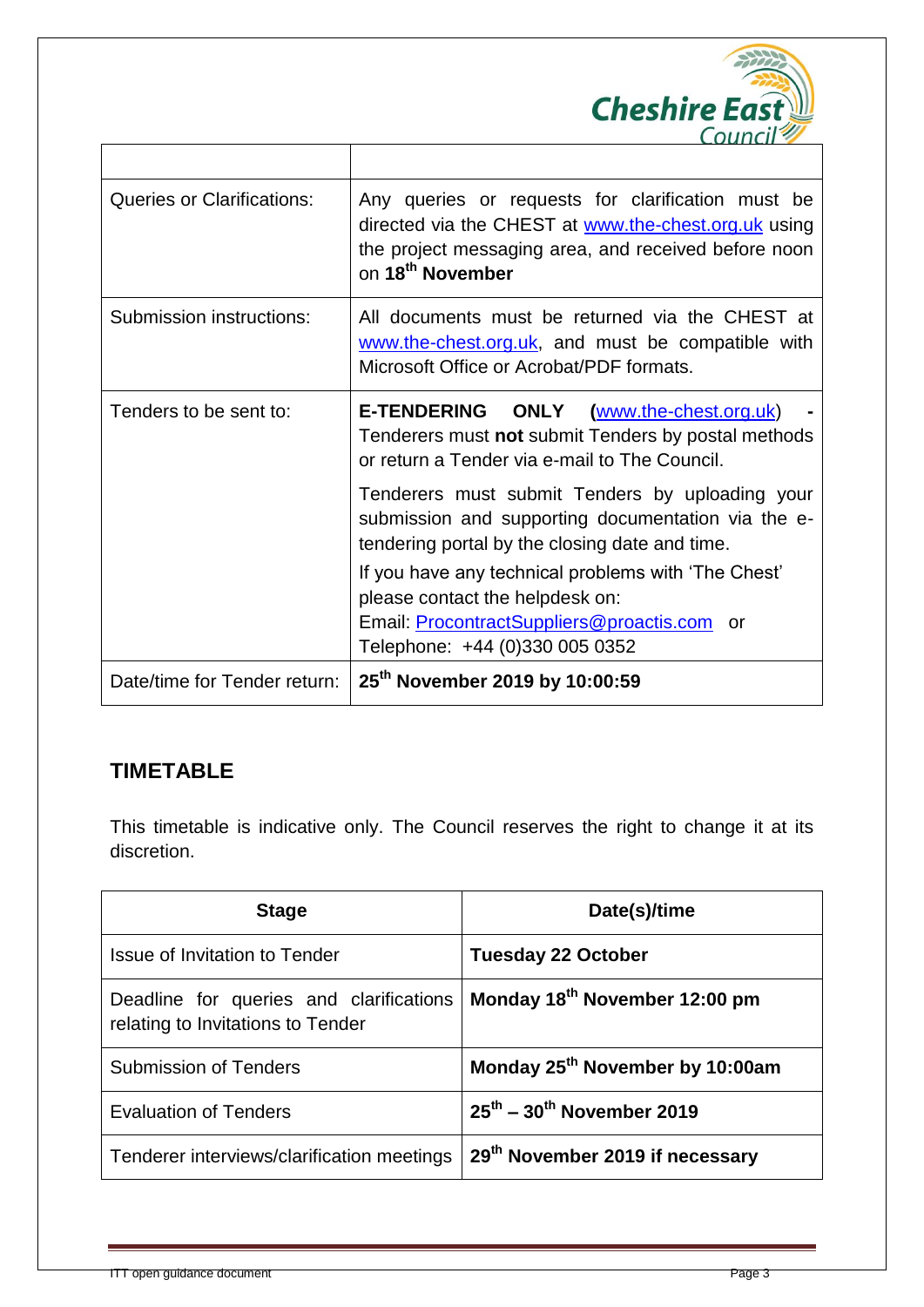

| <b>Stage</b>                          | Date(s)/time                                 |
|---------------------------------------|----------------------------------------------|
| Notification of result of evaluation  | Monday 9th December 2019                     |
| Standstill period                     | $10^{th}$ December – $20^{th}$ December 2019 |
| Expected date of award of Contract(s) | Monday 23rd December 2019                    |
| Contract commencement                 | 1 <sup>st</sup> April 2020                   |

Tenderers may bid for a maximum of 2 lots, please refer to the Lot detail:

| l Lot 1                        | Lot <sub>2</sub>                |
|--------------------------------|---------------------------------|
| <b>IPC - Core requirements</b> | <b>IPC - TB Nursing element</b> |
| Annual maximum budget: £106k   | Annual maximum budget: £50k     |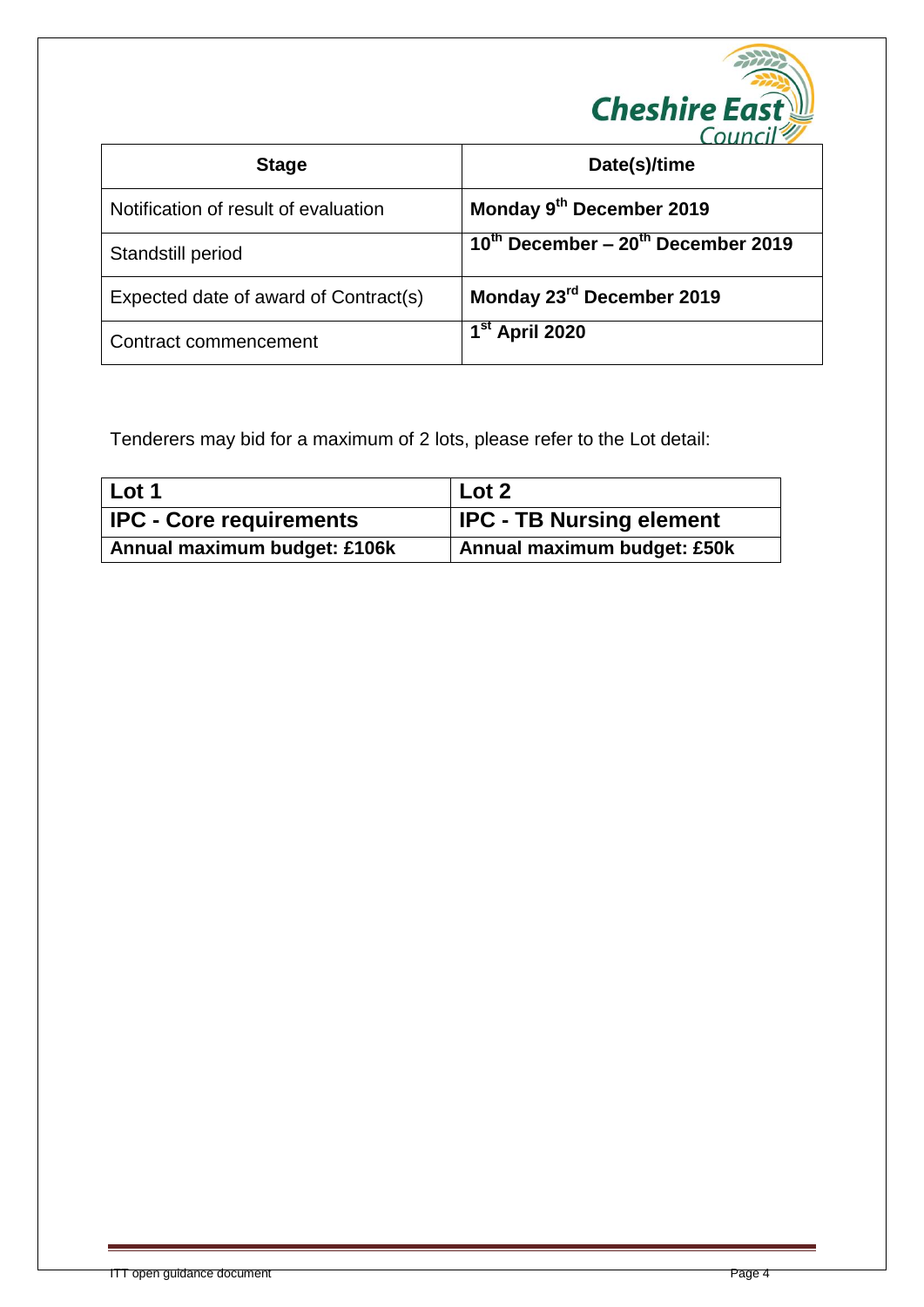

### **CONTENTS**

- 1 BACKGROUND
- 2 TENDER SUBMISSION REQUIREMENTS
- 3 CONTRACT DOCUMENTS
- 4 DESCRIPTION OF PROCUREMENT PROCESS, EVALUATION CRITERIA AND WEIGHTINGS.
- 5 TENDER EVALUATION BUSINESS QUESTIONNAIRE
- 6 TENDER EVALUATION AWARD CRITERIA
- 7 EVALUATION METHODOLOGY/ SCORING STRUCTURE
- 8 CLARIFICATIONS PRE/POST
- 9 POST CONTRACT MONITORING
- 10 NATIONAL FRAUD INITIATIVE
- 11 WHISTLEBLOWING POLICY
- 12 FREEDOM OF INFORMATION & ENVIRONMENTAL INFORMATION STATEMENT

APPENDIX 1 - EQUALITY & DIVERSITY GUIDANCE INFORMATION

### SEPARATE ASSOCIATED ATTACHMENTS

**APPENDIX A – SPECIFICATIONS (LOT 1 - CORE & LOT 2 - TB NURSING) APPENDIX B - CONDITIONS OF CONTRACT APPENDIX C – DATA SECURITY QUESTIONNAIRE**

**APPENDIX D – TUPE INFORMATION**

**APPENDIX E – FURTHER ICT/DATA SECURITY "INFORMATION** 

**ASSURANCE QUESTIONNAIRE"**

**APPENDIX F – PMF – 1.IPC Core & 2.TB NURSING (as applicable by Lot)**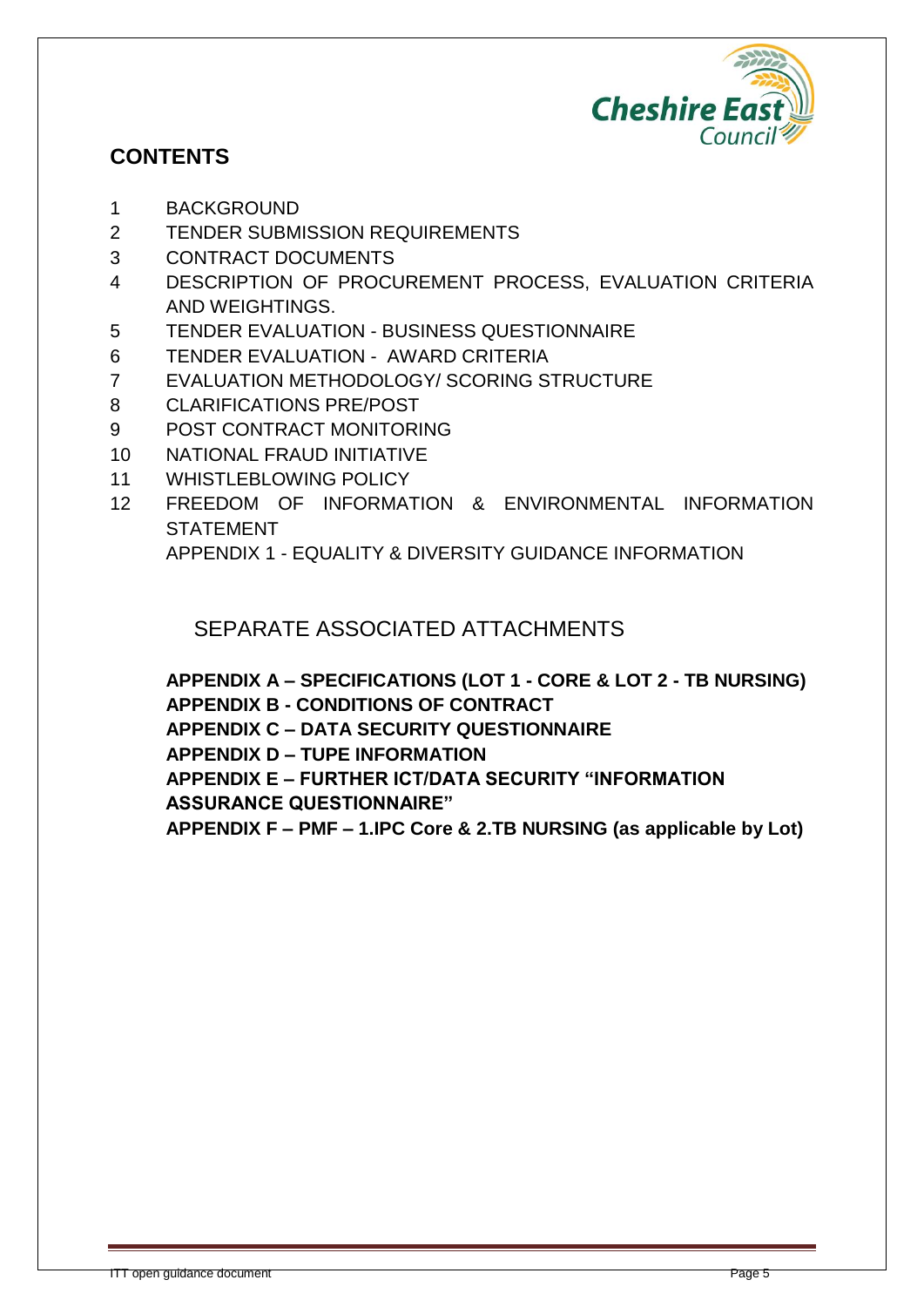

#### **IMPORTANT NOTICE**

This Invitation to Tender ("ITT") is issued to those who have expressed an interest to tender ("Tenderers") to Cheshire East Borough Council ("the Council") for the provision of **Infection Prevention and Control Services**(the "Contract")*,* their professional advisers and other parties essential to preparing a tender for this Contract (the "Tender") and for no other purpose.

The contents of this ITT and of any other documentation sent to you in respect of this tender process are provided on the basis that they remain the property of the Council and must be treated as confidential. If you are unable or unwilling to comply with this requirement you are required to destroy this ITT and all associated documents immediately and not to retain any electronic or paper copies.

No Tenderer will undertake any publicity activities with any part of the media in relation to the Contract or this ITT process without the prior written agreement of the Council, including agreement on the format and content of any publicity.

This ITT is made available in good faith. No warranty is given as to the accuracy or completeness of the information contained in it and any liability or any inaccuracy or incompleteness is therefore expressly disclaimed by the Council and its advisers.

The Council reserves the right to cancel the tender process at any point. The Council is not liable for any costs resulting from any cancellation of this tender process nor for any other costs incurred by those tendering for this Contract.

You are deemed to understand fully the processes that the Council is required to follow under relevant European and UK legislation, particularly in relation to The Public Contracts Regulations 2015.

<http://www.legislation.gov.uk/uksi/2015/102/contents/made>

### **1. BACKGROUND**

- **1.1.** Further details of the Council's needs under these Contracts and other relevant information is provided in the Specification documents detailed at **Appendix A – note there are 2 specifications, one for each Lot.**
- **1.2.** If you have any questions or require any clarifications, please direct these via 'the Chest' using the messaging area.
- **1.3.** Other than the team members allocated to the contract no Council employee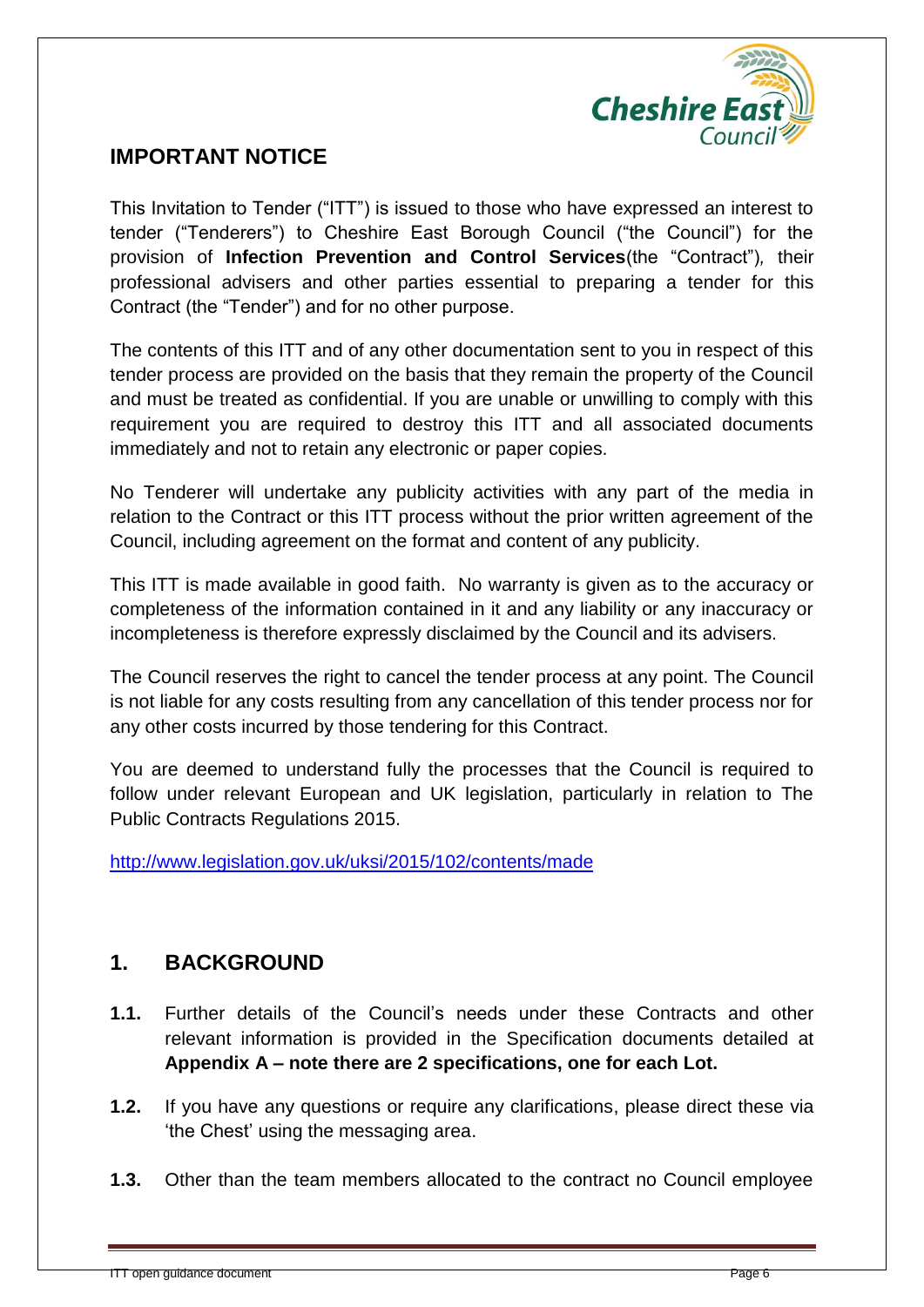

or member of the Council has the authority to give any information or make any representation (express or implied) in relation to this ITT or any other matter relating to the Contract(s).

- **1.4.** Please note that the Council's responses to any queries or clarification requests may, at the Council's discretion, be circulated to all Tenderers.
- **1.5.** The Council reserves the right to issue supplementary documentation at any time during the tendering process to clarify any issue or amend any aspect of the ITT. All such further documentation that may be issued shall be deemed to form part of the ITT and shall supplement and/or supersede any part of the ITT to the extent indicated.
- **1.6.** Tenderers must obtain for themselves at their own expense all information necessary for the preparation of their Tenders.
- **1.7.** Under these Contracts the Council will require compliance with its policies. Tenderers are advised to satisfy themselves that they understand all of the requirements of the Contract before submitting their Tender.
- **1.8.** The Tender must be received in accordance with the relevant instructions no later than the time and date indicated.

### **2. TENDER SUBMISSION REQUIREMENT**

- **2.1.** The closing date and time for receipt of the ITT is **as per indicative timetable.**
- **2.2.** Tenders must be written in the English language.
- **2.3.** Tenders must provide responses referring back to the numbering format as set out in the response document.
- **2.4.** Only one Tender is permitted from each Tenderer. In the event that more than one is submitted by a Tenderer, the one with the latest time of submission will be evaluated and the other(s) disregarded.
- **2.5.** Please ensure you leave sufficient time to upload your ITT prior to the closing date/time. The Council cannot be held responsible for technical/ICT issues in leaving the uploading of your submission too late.
- **2.6.** No submission received after this closing date and time will be considered other than where there are exceptional circumstances which may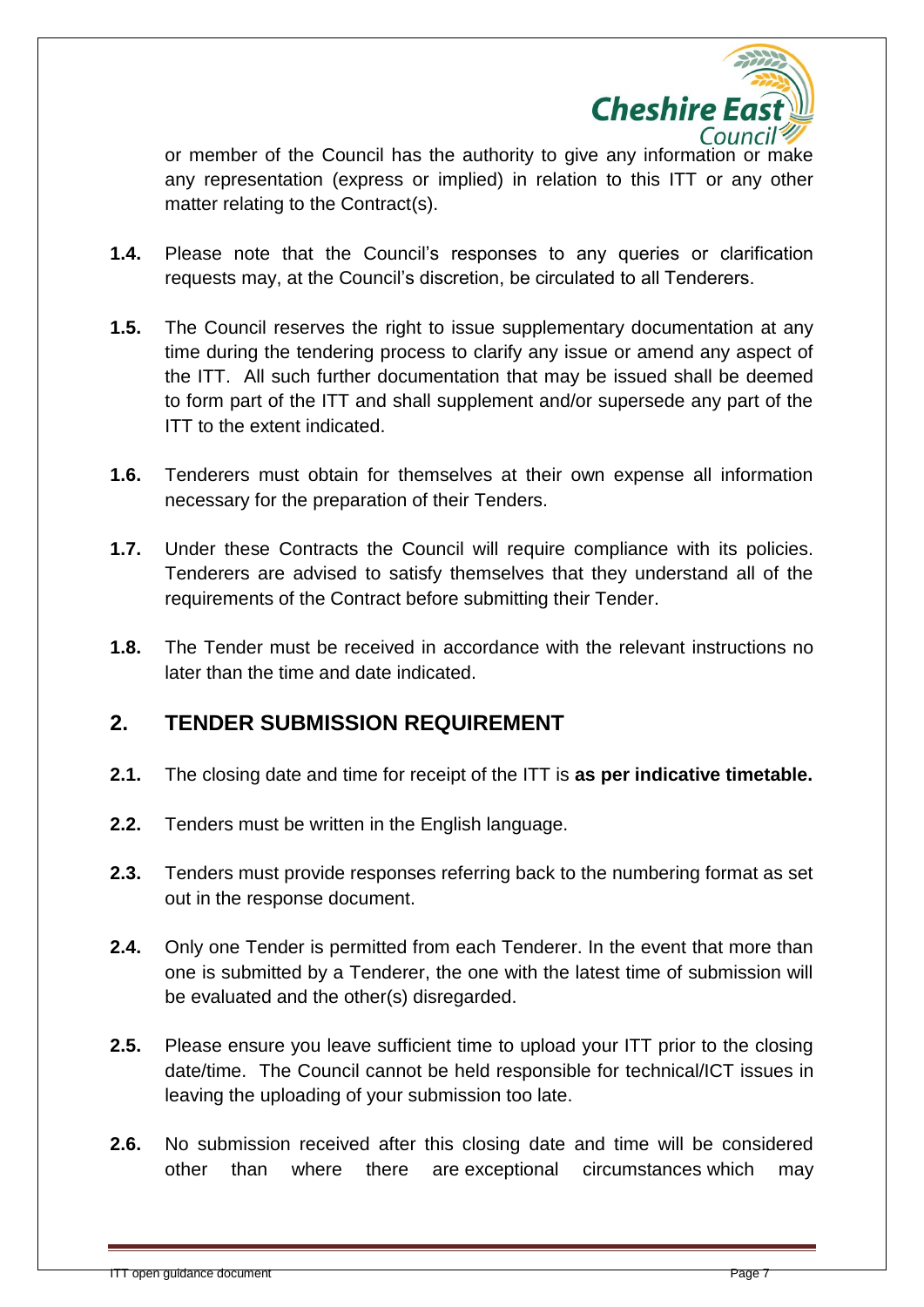

be considered by the Director of Legal Services in his/her sole discretion. Please note that submissions which are partly through being uploaded at the closing time will be considered to have not been received.

- **2.7.** Where several documents are to be enclosed, preference would be for these to be 'zipped' as one file and attached to the portal. Please do not send any additional company literature/brochures if these have not been requested.
- **2.8.** The Council reserves the right to reject or disqualify a Tenderers submission where documents are completed incorrectly, are incomplete or fail to meet the Council's submission requirements which are detailed in this document.
- **2.9.** The Council reserves the right to reject or disqualify a Tenderers submission if in the opinion of the Council the Tenderer is guilty of misrepresentation in relation to its submission and/or the Selection or Award stages.
- **2.10.** Errors in Tenders: The tenderer will be given details of any error(s) found during evaluation and shall be given the opportunity to confirm without amendment or withdraw the tender; or
- **2.11.** If 2.10 is not applicable, and pursuant to 2.12, the tender will be amended to correct the genuine error(s), no other adjustment, revision or qualification is permitted.
- **2.12.** If a tender containing major arithmetical errors or a large number of arithmetical errors is submitted then this may be rejected on the grounds that there is a serious doubt about the competence of the bidder.
- **2.13.** The ITT must provide all of the information requested in the specified format and be completed in full and signed where indicated. In particular, the Form of Tender and the Certificate of Non-Collusion and Non-Canvassing must be signed by an authorised signatory.
- **2.14.** Failure to complete all relevant sections or sign the document where required may render your submission incomplete or non-compliant and may invalidate your submission.
- **2.15.** Unless otherwise instructed, delivery of the ITT submission by hand, fax, email, post will not be considered.
- **2.16.** The Tender (including price) should remain valid for a minimum period of 90 days.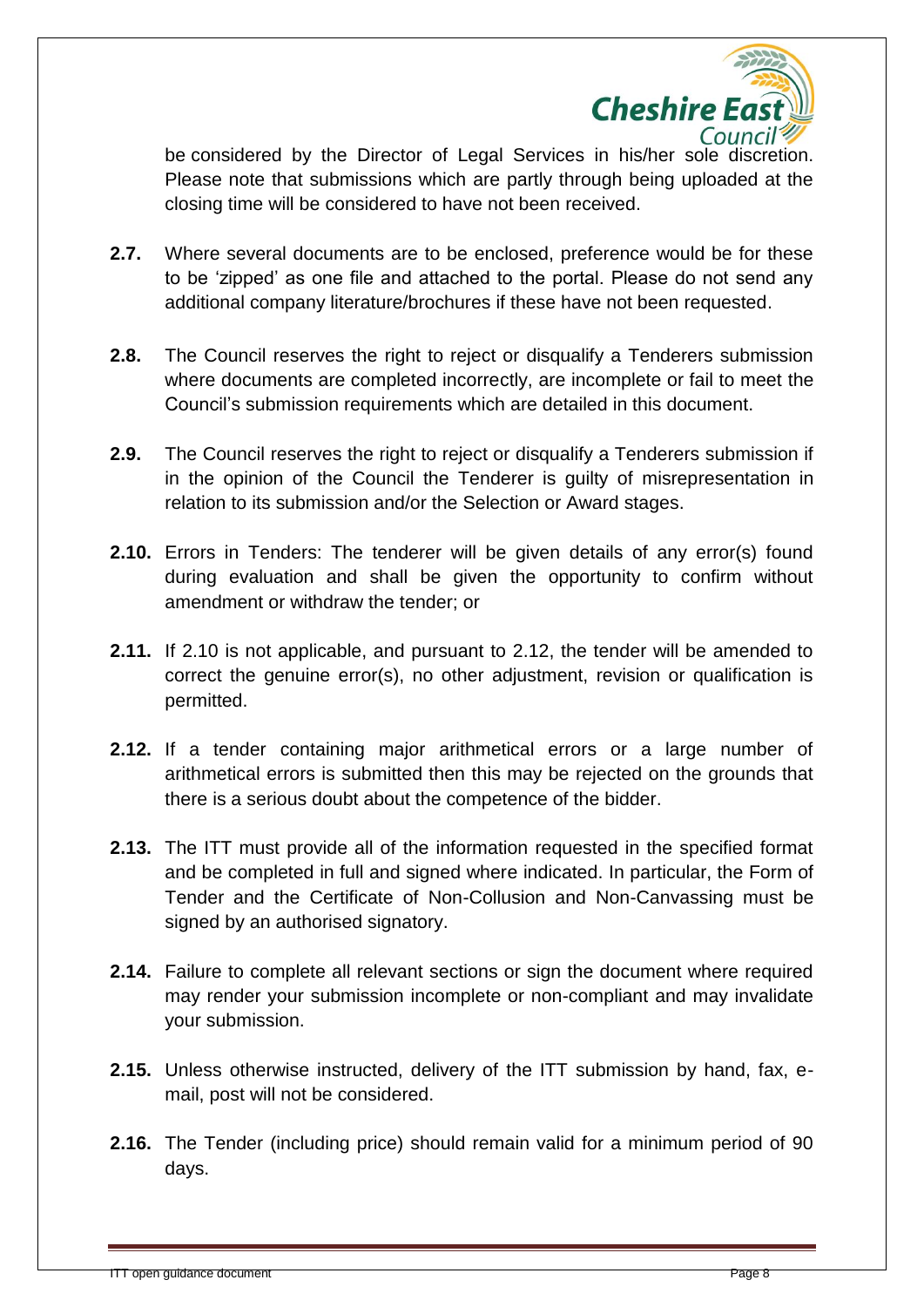

- **2.17.** The Tender must not be qualified in any way.
- **2.18.** Any signatures must be made by a person who is authorised to commit the Tenderer to the Contract.
- **2.19.** Your full registered business/name and main office address must also be provided on all documents.
- **2.20.** In the event that Tenderers believe that they are unable to submit a Tender through the electronic system or require assistance or further information to be able to use the e-tendering process they must contact the Procuring Officer no later than 4 calendar days before the submission date for the Tender to enable any technical queries to be investigated and resolved.
- **2.21. Social Value**: Cheshire East Council is committed to the Public Services (Social Value) Act 2012 (PSSVA 2012); ensuring that social, economic and environmental issues are considered at all stages of our commissioning and procuring process, and as part of the whole life cost of a contract.

Cheshire East Social Value policy sits within the overarching Cheshire East Corporate Plan. The Corporate Plan consists of six outcomes that demonstrate how Cheshire East Council will put the residents of Cheshire East first in the way that services are provided. Outcome numbers 1-5 focus on the activities directly affecting residents and local businesses. Outcome number 6 focuses on maximising value for money in the way the Council operates.

Outcome 1 – Our local communities are strong and supportive

Outcome 2 – Cheshire East has a strong and resilient economy

Outcome 3 – People have the life skills and education they need to thrive

Outcome 4 – Cheshire East is a green and sustainable place

Outcome 5 – People live well and for longer

Outcome 6 – A responsible, effective and efficient organisation

The Cheshire East Council Social Value Policy can be found at the following link

[http://www.cheshireeast.gov.uk/business/procurement/procurement\\_strategy.a](http://www.cheshireeast.gov.uk/business/procurement/procurement_strategy.aspx) [spx](http://www.cheshireeast.gov.uk/business/procurement/procurement_strategy.aspx)

Additional information on the PSSVA (2012) can be found at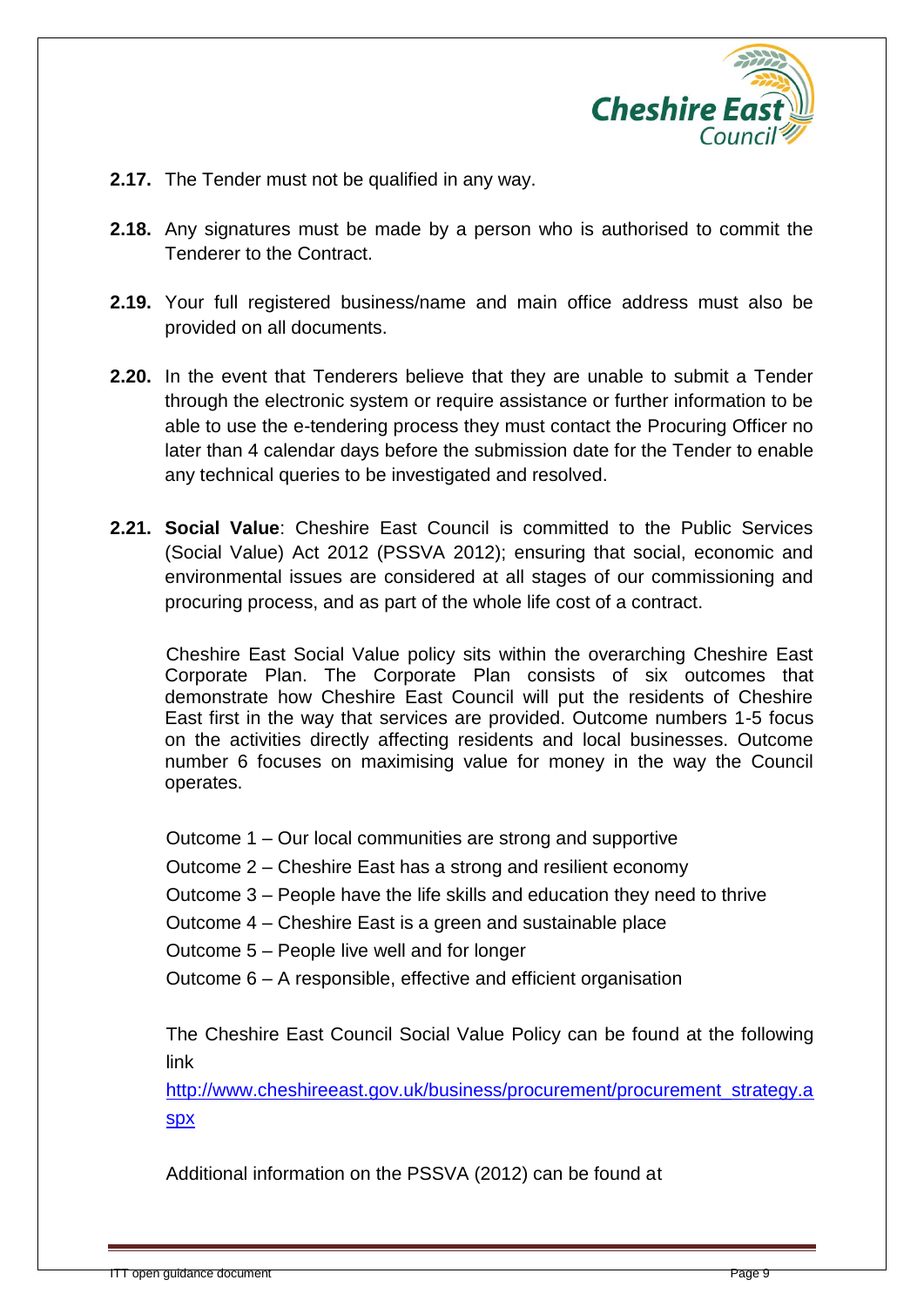

[https://www.gov.uk/government/publications/social-value-act-information-and](https://www.gov.uk/government/publications/social-value-act-information-and-%20%20%20resources/social-value-act-information-and-resources)[resources/social-value-act-information-and-resources](https://www.gov.uk/government/publications/social-value-act-information-and-%20%20%20resources/social-value-act-information-and-resources)

If Social Value forms part of the award criteria, it will be given a weighting and scored as per the evaluation matrix.

#### **2.22 TUPE**

The contract need has arisen due to the expiry of the current contract - due to expire 31<sup>st</sup> March 2020. Applicants should note that it is likely that The Transfer of Undertakings (Protection of Employment) Regulations 2006 will apply to any transfer of the contract from the current contractor to a new contractor. Please refer to the attached TUPE information APPENDIX D, and note that bidders will be required to complete the TUPE declaration within **Schedule 7** – Compliance.

### **3. CONTRACT DOCUMENTS**

- **3.1.** Any resulting contract will consist of the terms and conditions of contract (as detailed at **Appendix B**) and the successful Tender ("the Conditions of Contract"). The Conditions of Contract will be subject to English law and the exclusive jurisdiction of the English Courts.
- **3.2.** This Council is bound by procurement rules and cannot enter into any negotiations on the Tender or the Conditions of Contract.
- **3.3.** Any contract award will be conditional on the Contract being approved in accordance with The Council's internal procedures and the Council being generally able to proceed**. The statutory standstill period of a minimum of 10 calendar days will elapse before confirmation of contract award is sent to the successful Tenderer(s).**

http://www.legislation.gov.uk/uksi/2015/102/regulation/87/made

- **3.4.** The Council reserves the right to request a company bond or a parent company guarantee if required and/or appropriate.
- **3.5.** The successful tenderer(s) will be required to execute a formal agreement in the form of the attached Conditions of Contract.
- **3.6.** Please note that no work must be commenced by the successful tenderer and no payment can be made until the Conditions of Contract are signed by both parties.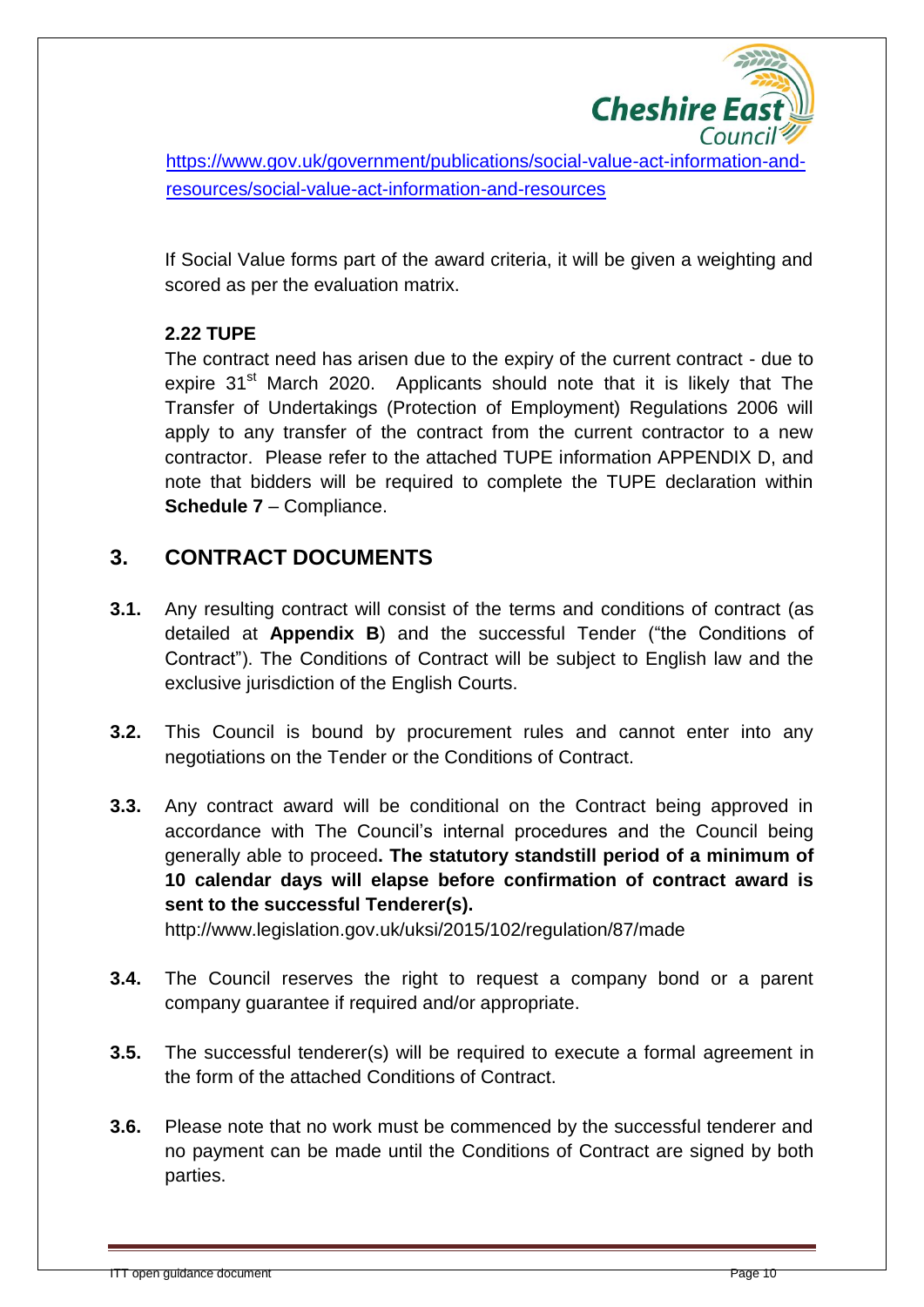

### **4. DESCRIPTION OF PROCUREMENT PROCESS, EVALUATION CRITERIA AND WEIGHTINGS**

#### **4.1. Open Procedure**

 The procurement process adopted by The Council is based upon the Open tendering procedure as detailed in the Public Contracts Regulations 2015. <http://www.legislation.gov.uk/uksi/2015/102/regulation/27/made>

In brief, the process will be as follows:

- All suppliers expressing an interest in the contract will be sent an Invitation to Tender (ITT) notification and access to tender documents, normally via 'the Chest' system, and their subsequent tender submission will initially be evaluated to ensure that all the stated selection criteria are met.
	- All tenders which meet the selection criteria will be evaluated in full against the award criteria and this is explained in further detail in the following paragraphs.

### **5. TENDER EVALUATION - STANDARD SELECTION QUESTIONNAIRE (SQ)**

- **5.1.** The evaluation will be based upon two stages, selection and award; only those tenders that meet the selection criteria within the SQ at **Schedule 3** of the response document, will then be scored against the award criteria. Those deemed not to meet the selection criteria and / or obtain a minimum score of **60%** will not be considered further.
- **5.2.** A number of selection criteria will be applied to the responses given by tenderers to the SQ section of this tender document. These selection criteria are essentially the minimum standards which Tenderers must meet or exceed. They address the Tenderer's capacity to perform the Contract, i.e. the minimum requirements for professional, technical and financial capacity.
- **5.3.** Those Tenderers meeting the criteria will be accepted for the next stage where they will be scored against the award criteria. The selection criteria will be based upon the following factors, and will be assessed as either 'Pass' or 'Fail'.

**Any Tender failing any of the below selection SQ criteria, giving rise to**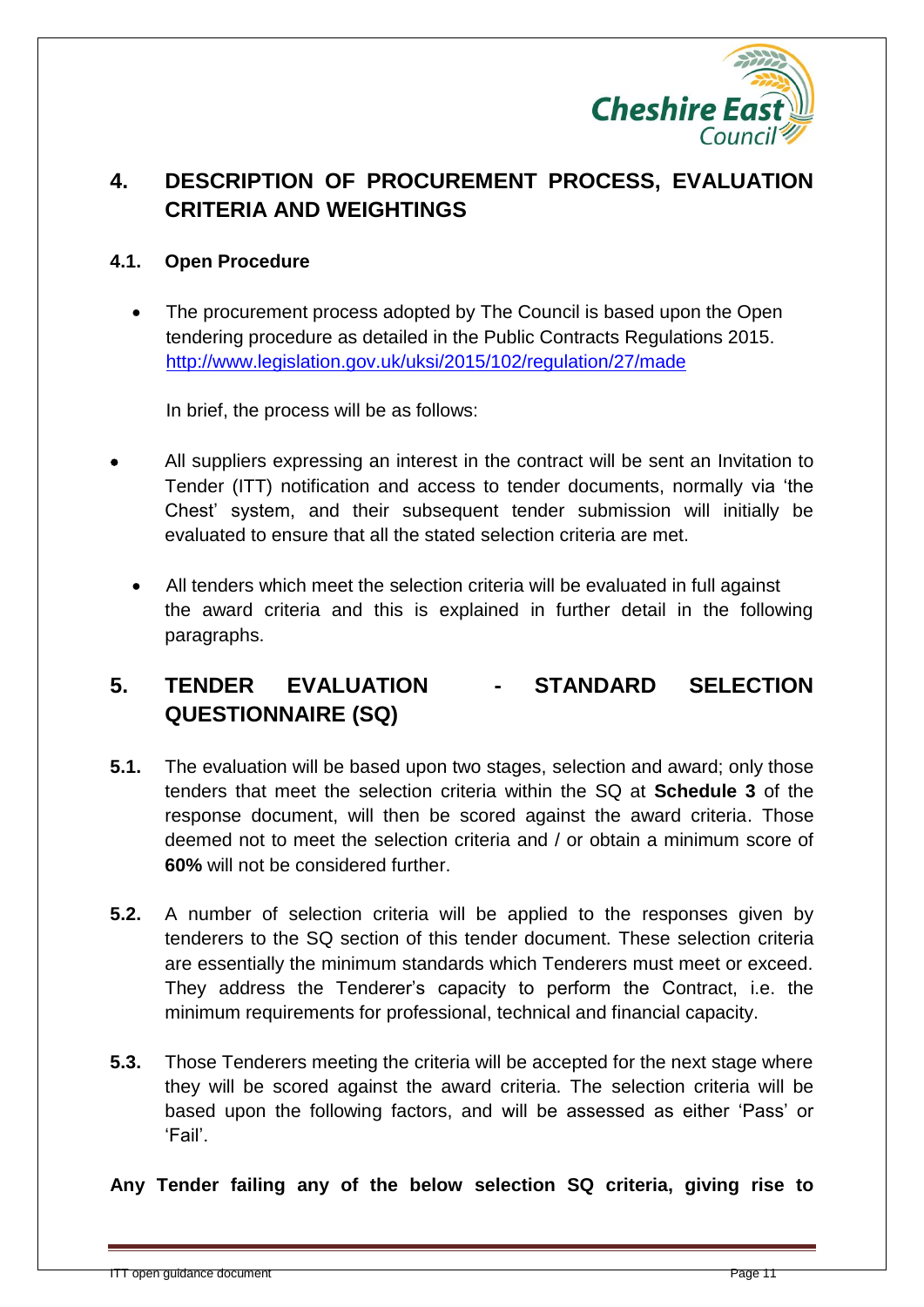

| <b>UW LYAIUALIUII INALIA TADIG</b><br><b>Section</b>                                                      | <b>Assessment</b>                                                                                                                                                                                                                                              | "Fail" on                                                                                   |
|-----------------------------------------------------------------------------------------------------------|----------------------------------------------------------------------------------------------------------------------------------------------------------------------------------------------------------------------------------------------------------------|---------------------------------------------------------------------------------------------|
| Schedule 3 (SQ)<br><b>STANDARD SELECTION</b><br><b>QUESTIONNAIRE</b>                                      |                                                                                                                                                                                                                                                                |                                                                                             |
| Part 1 - Section 1<br><b>Potential Supplier Information</b>                                               | These sections are to be scored on<br>a pass/fail basis.<br>If an Organisation does not provide<br>correct details to the Council, The<br>Council reserves the right to<br>disqualify the Organisation from the<br>process at this point in the<br>evaluation. | Incomplete Response                                                                         |
| <b>Part 2 - Section 2</b><br>Grounds for mandatory<br>exclusion                                           | These sections are to be scored on<br>a pass/fail basis.<br>If an Organisation cannot confirm                                                                                                                                                                  | <b>Unlawful Actions</b>                                                                     |
| Part 2 - Section 3.<br><b>Grounds for Discretionary</b><br>Exclusion                                      | any of the statements, The Council<br>reserves the right to disqualify the<br>Organisation from the process at<br>this point in the evaluation.                                                                                                                | <b>Unlawful Actions</b>                                                                     |
| Part 3 - Section 4 and 5<br><b>Economic and Financial</b><br>Standing                                     | These sections are to be scored on<br>a pass/fail basis.<br>If an Organisation cannot confirm<br>any of the statements, The Council<br>reserves the right to disqualify the<br>Organisation from the process at<br>this point in the evaluation.               | <b>Unlawful Actions</b>                                                                     |
| Part 3 - Section 6.<br><b>Technical &amp; Professional Ability</b>                                        | This section will be scored on a<br>pass/fail basis.                                                                                                                                                                                                           | Applicants will fail if<br>they are unable to<br>answer either 6.1 or 6.3<br>satisfactorily |
| Part 3 - Section 7.1 & 7.2<br>Modern Slavery Act This<br>section is to be scored on a<br>pass/fail basis. | If an Organisation cannot confirm<br>any of the statements, The Council<br>reserves the right to disqualify the<br>Organisation from the process at<br>this point in the evaluation.                                                                           | <b>Unlawful Actions</b>                                                                     |

#### **SQ Evaluation Matrix Table**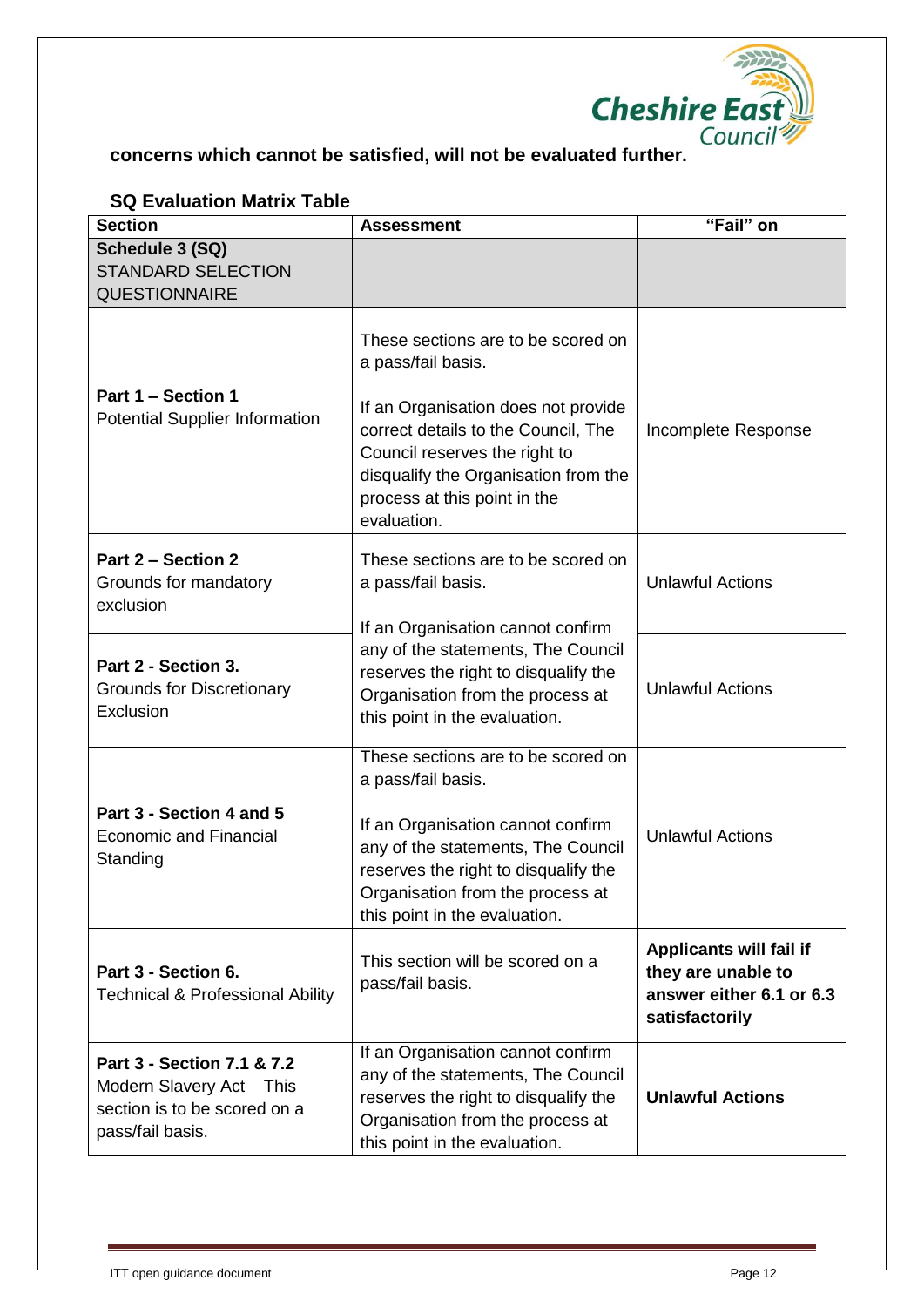

| <b>Section</b>                                                                                                                                                              | <b>Assessment</b>                                                                                                           | "Fail" on                                                                                                                                                                                                                                                 |
|-----------------------------------------------------------------------------------------------------------------------------------------------------------------------------|-----------------------------------------------------------------------------------------------------------------------------|-----------------------------------------------------------------------------------------------------------------------------------------------------------------------------------------------------------------------------------------------------------|
| Part 3 - Section 7.3<br>Qualifying questions                                                                                                                                | This section will be scored on a<br>pass/fail basis – the threshold of<br>55% must be met to <b>Pass</b>                    | Score of less than 55%<br>will lead to entire<br>submission being<br>rejected                                                                                                                                                                             |
| Part 3 - Section 8.<br><b>Additional SQ modules</b><br>8.1) Insurance<br>8.2) Equality & Diversity<br>8.3) Data Security<br>Questionnaire<br>8.4) DBS checks & safeguarding | 8.1, 8.2, 8.3, 8.4 - Pass / Fail                                                                                            | 8.1) Unable to satisfy<br>insurance requirements<br>8.2) Unsatisfactory<br>response<br>8.3) Incomplete<br>responses/unsatisfactory<br>explanations<br>8.4 – incomplete or a 'no'<br>response & safeguarding<br>policy to be included<br>within submission |
| <b>Section 9. ITT Declaration</b>                                                                                                                                           | This section is to be scored on a<br>pass/fail basis, a pass will be given<br>on the document being signed and<br>returned. | Applicants will fail on<br>Incomplete signing and<br>returning of the<br>document                                                                                                                                                                         |

#### **SQ Scoring**

The tenderers response to each 'scored' question within Section **7.3** of Schedule **3** of the SQ is scored between **0 and 10** according to the pre-agreed scoring grid.

For each question the actual score is divided by the maximum score allowed for that question.

The Overall Percentage per question is then adjusted by the above division.

*E.g. for Q1, Overall Percentage weighting is 20%; max score allowed = 10; actual score given = 6, hence adjusted score = actual/max = 6/10 = 0.6 or 60% Therefore overall percentage weighting x adjusted score = 20 x 60% = 12%*

#### *NOTE TO ORGANISATION:*

*For the scored SQ Qualifying Questions, please see Schedule 3, Section 7.3 of the Response Document & note the threshold required to proceed to the award stage.* 

#### **Note to Organisation: European Single Procurement Document (ESPD)**

The European Union is introducing a "European Single Procurement Document"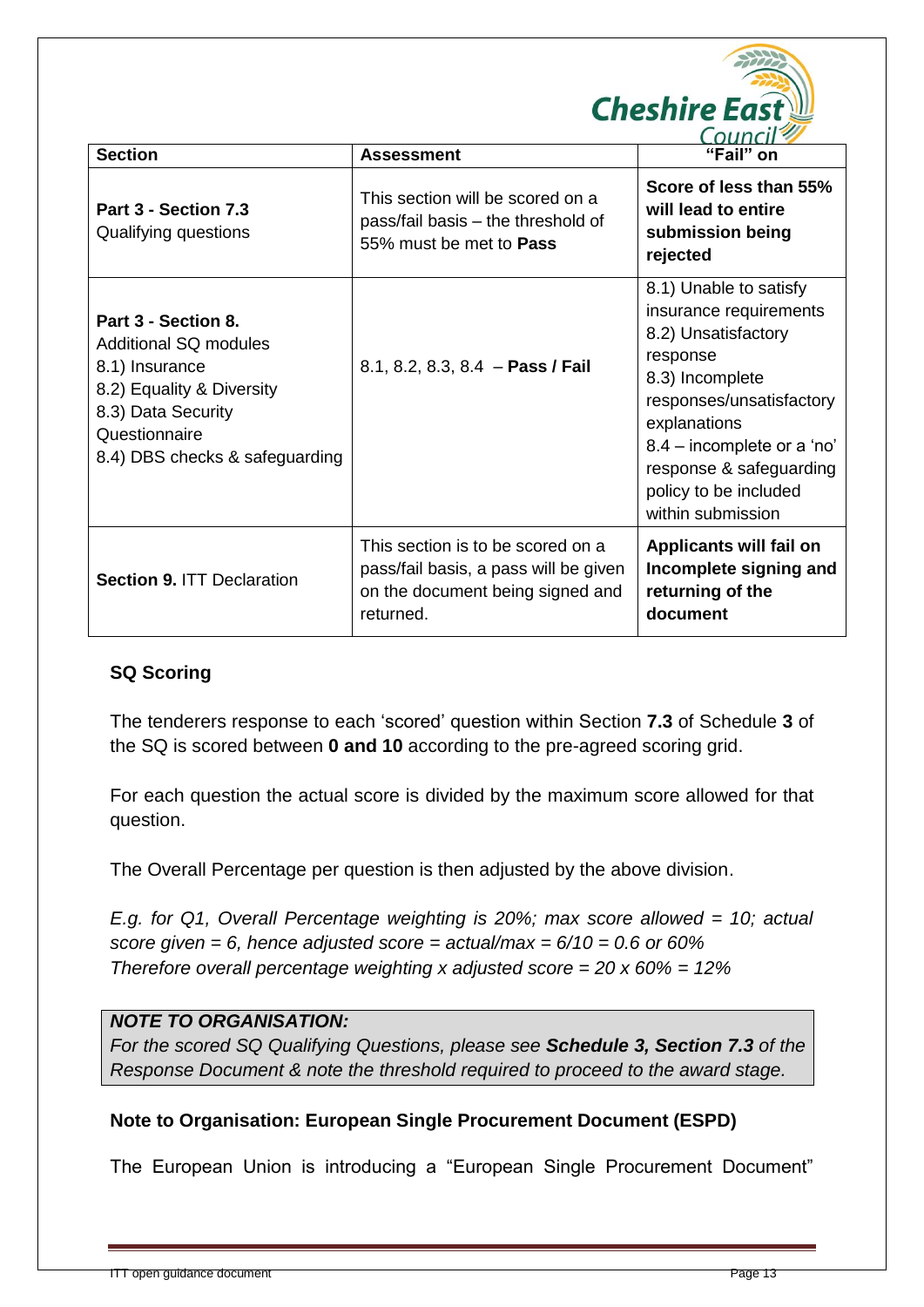

(ESPD) with the intention of harmonising certain elements of the qualification process to take part in public procurement procedures across the EU.

If a bidding organisation wishes to submit a completed ESPD at this stage of the procedure, the Council will accept this document - as we are generally required to do under Regulation 59 of the Public Contracts Regulations 2015. However, the ESPD is not a requirement of any Cheshire East Council procurement process – bidders may simply complete the Council's ITT response document as the Council's ITT covers all the required information.

If your organisation does decide to submit an ESPD, the Council will use the information in that document as follows:

- Where the ESPD fully addresses, with sufficient information, any of the sections of the SQ within this response document, the Council will use the information in the bidder's ESPD to determine whether or not the bidder satisfies the requirement(s) for selection covered in that document. No further information will be required to satisfy the relevant section, as long as the information in the ESPD is relevant and sufficient.
- Where the ESPD does not address any of sections of the SQ within the Council's ITT, the bidding organisation submitting an ESPD must also provide additional information to satisfy any section which is not covered.

If a bidding organisation intends to submit an ESPD in respect of this procurement, it is the bidding organisation's responsibility to compare their ESPD with the requirements of this ITT, and to supply any additional information, required by the Council, but not contained in the ESPD. Failure to do this could lead to the bidding organisation being disqualified.

For example: If the format of the ESPD does not include information about Employers' Liability Insurance. If this ITT contains a section to check whether the bidder has (or can obtain) a sufficient level of Employers' Liability Insurance, and if a bidder submits an ESPD without any supplemental information about the level of Employers' Liability Insurance held, this could cause the bidder to FAIL this ITT, due to failing to meet the requirements for selection.

### **6. TENDER EVALUATION - AWARD CRITERIA**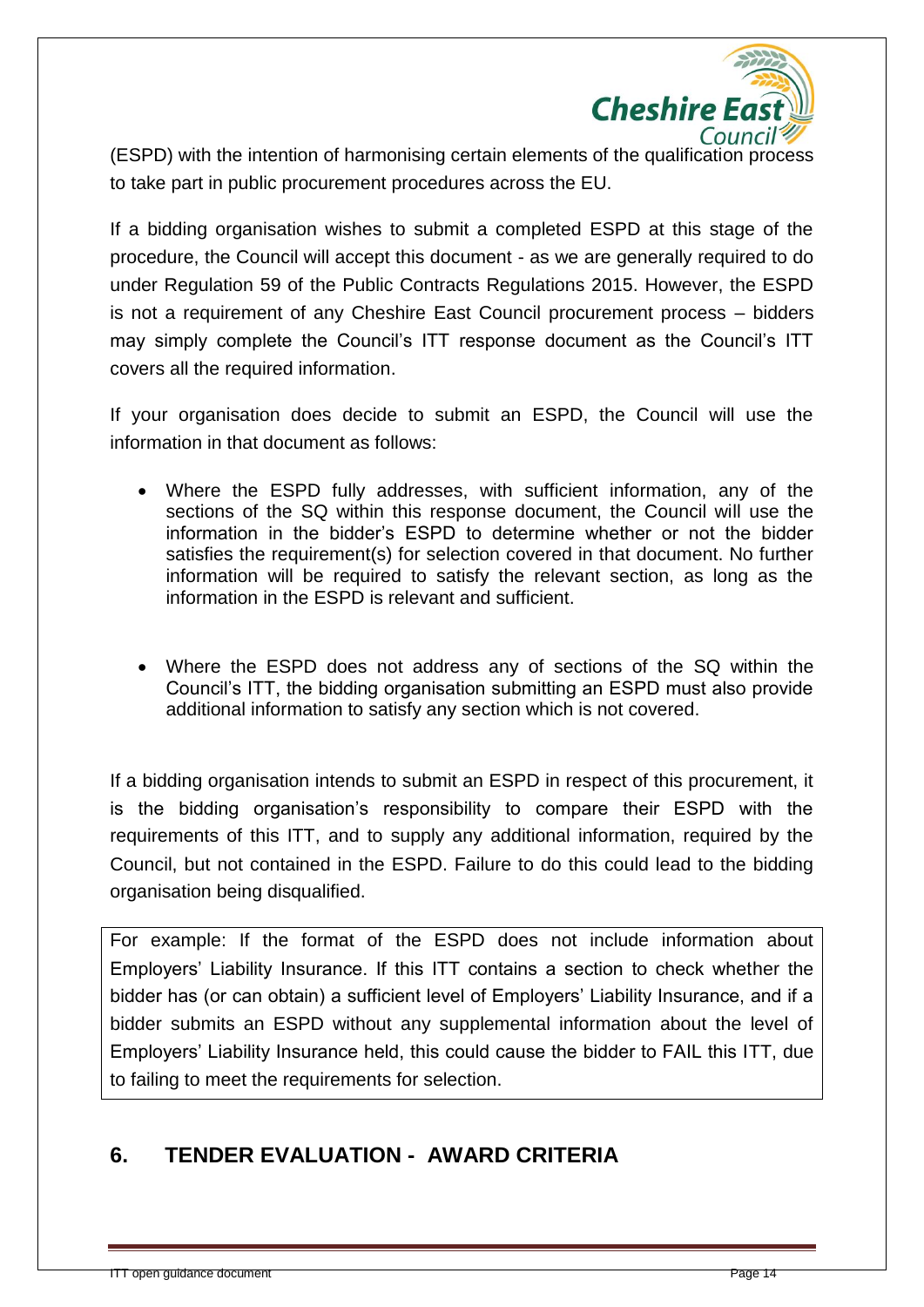

- **6.1.** Response to Invitation to Tenders (ITT) will be evaluated to determine the most economically advantageous Tender, taking into consideration the following award criteria within **Table 1** further below.
- **6.2.** The Council does not undertake to accept the lowest price or any Tender and reserves the right to accept the whole or any part of any Tender submitted.
- **6.3.** Where the pricing of a Quotation is abnormally low The Council reserves the right to reject the Tender in accordance with the requirements for further investigation under The Public Contracts Regulations 2015 or if any form of modern slavery is suspected. Bidders should self-certify this within Section 7. <http://www.legislation.gov.uk/uksi/2015/102/contents/made>
- **6.4.** Each Tender Response will be checked initially for compliance with all requirements of the ITT.
- **6.5.** Tenders will be evaluated against the award criteria set out in **Table 1** below and these criteria are further detailed in **Schedule 5 and Schedule 6 of the Response Document (as appropriate by Lot).**

#### **ITT & SQ Evaluation Matrix Table**

#### **Table 1**

| <b>Description</b>                                                                  | <b>Assessment</b> |
|-------------------------------------------------------------------------------------|-------------------|
| Full ITT & SQ<br><b>Initial Compliance Checks</b>                                   |                   |
| Compliance with SQ & ITT process and of completeness of Information<br>(Schedule 7) | Pass / Fail       |
| Inclusion of Form of Tender                                                         | Pass / Fail       |
| Inclusion of a signed certificate of Non-Canvassing and Non-Collusive<br>tendering  | Pass / Fail       |
| STANDARD SELECTION QUESTIONNAIRE (SQ)                                               | Pass / Fail       |
| <b>Schedule 4</b><br>ITT Financial Evaluation - Pricing Schedule - by Lot           | 30%               |
| Table A & B - Pricing Schedule                                                      | 30%               |
| Schedule 5 – Lot 1 – IPC Core<br><b>ITT Qualitative Evaluation Questions</b>        | 70%               |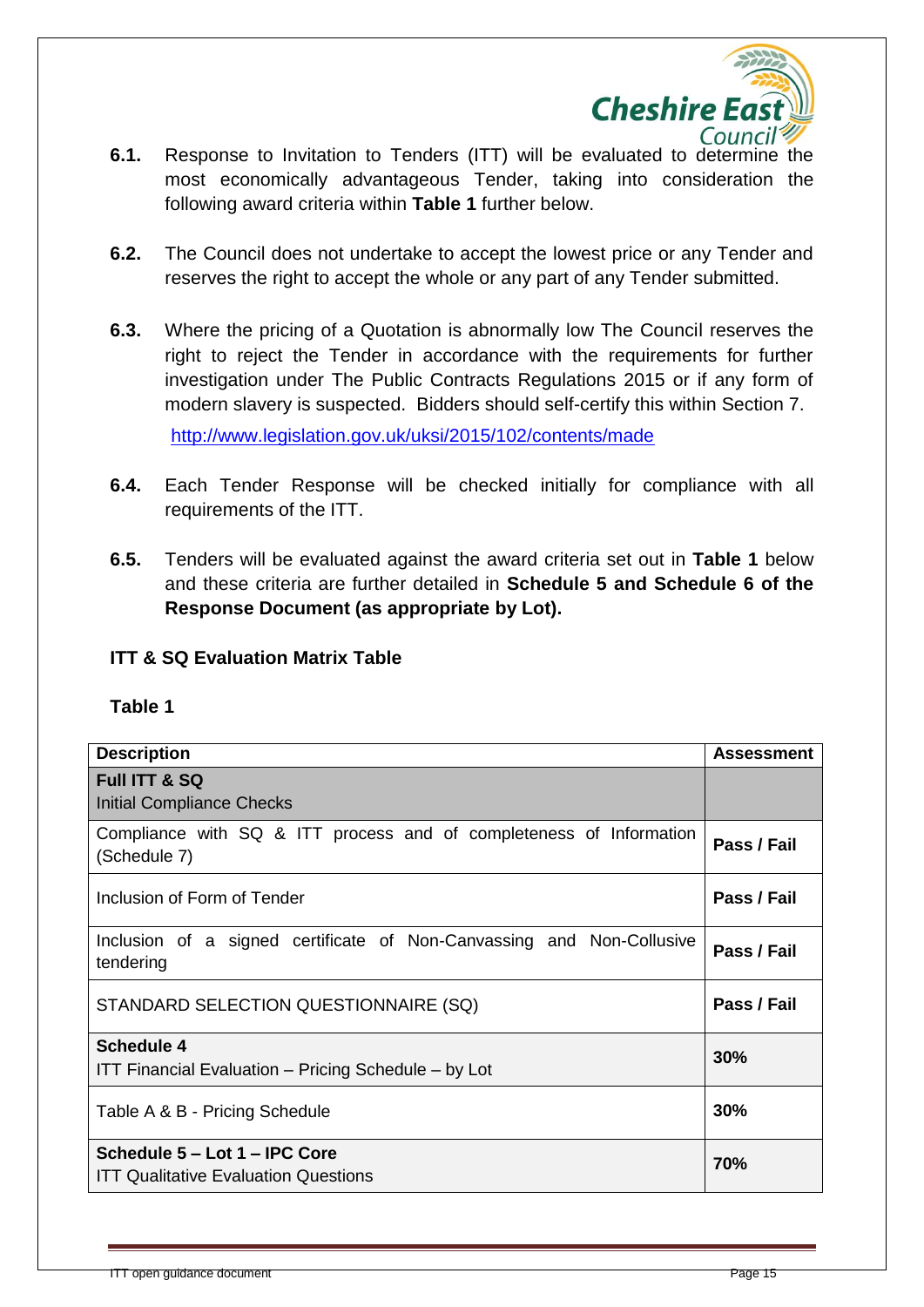| <b>Cheshire East</b> |
|----------------------|
| Council <sup>2</sup> |
|                      |

| <b>Description</b>                          | <b>Assessment</b> |
|---------------------------------------------|-------------------|
| 1. Service Delivery - vision                | 5%                |
| 2. Service Delivery - approach              | 30%               |
| 3. Resources                                | 5%                |
| 4. Surveillance system                      | 5%                |
| 5. Risk management                          | 5%                |
| 6. Quality Improvement                      | 5%                |
| 7. Mobilisation                             | 10%               |
| 8. Social Value                             | 5%                |
| Schedule 6 - Lot 2 - TB Nursing             |                   |
| <b>ITT Qualitative Evaluation Questions</b> | 70%               |
| 1. Service Delivery - approach              | 25%               |
| 2. Delivery prioritisation                  | 15%               |
| 3. Risk mgt                                 | 15%               |
| 4. Mobilisation                             | 15%               |

The tenderers response to each non-priced contract-specific question is scored between 0 and 10 according to the pre-agreed scoring grid.

For each question the actual score is divided by the maximum score allowed.

The Overall Percentage per question is then adjusted by the above division. *E.g. for Q1, Overall Percentage weighting is 25%; max score allowed = 10; actual score given = 6, hence adjusted score = actual/max = 6/10 = 0.6 or 60% Therefore overall percentage weighting x adjusted score = 25 x 60%= 15%*

#### **6.6. Evaluation: Information the Council Requires**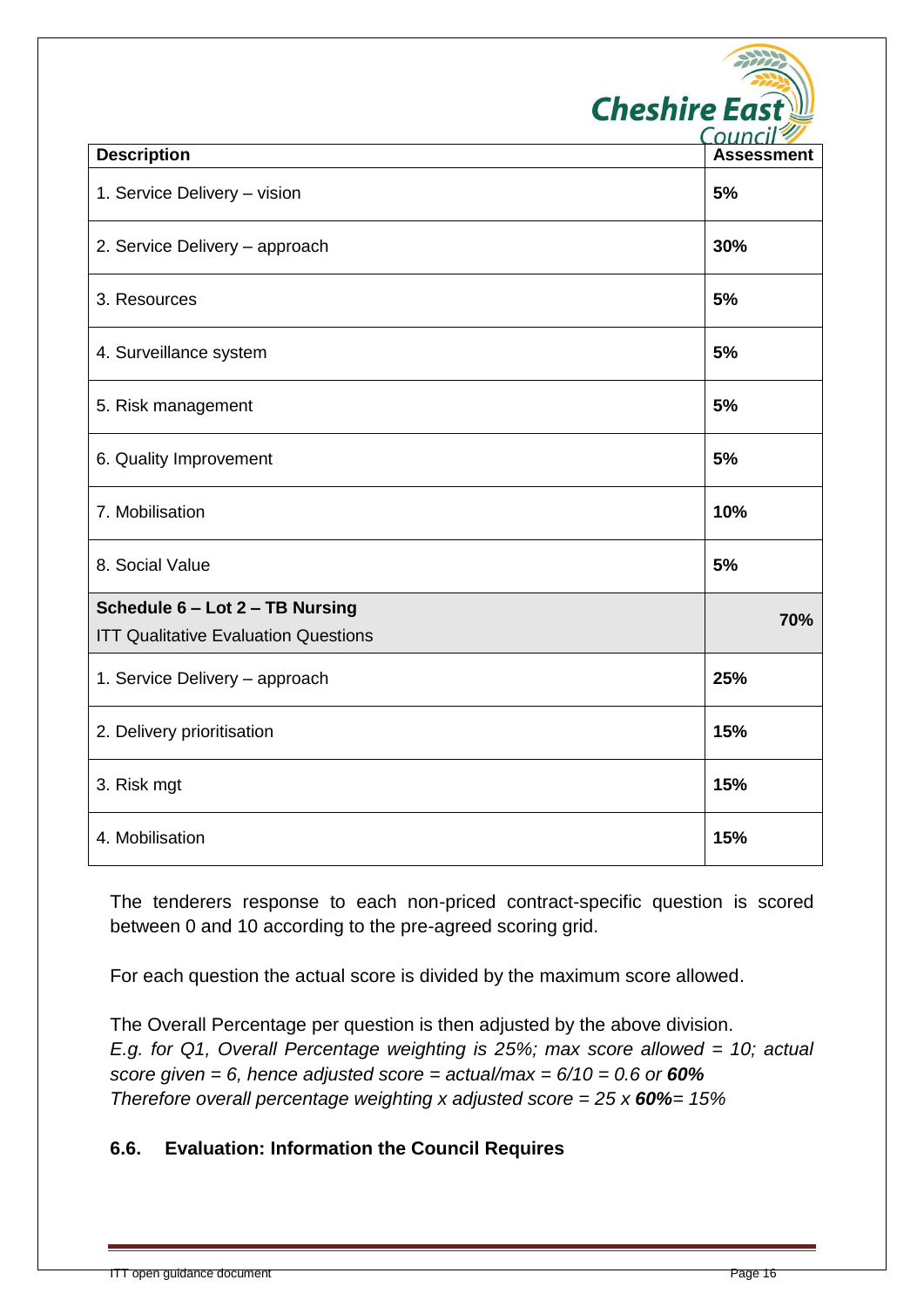

#### **Qualitative Tender Information Required**

#### *NOTE TO ORGANISATION:*

*For the ITT Award Criteria Questions and Response Guidance, please see Schedule 5 & Schedule 6 of the Response Document (as applicable by Lot).*

#### **Pricing Tender Information Required**

- Tenderers must complete the Pricing Schedule set out in **Schedule 4** of the Response document to provide all of the obligations under the Contract.
- All Prices shall be stated in pounds sterling and exclusive of VAT
- Tenderers must also indicate all other costs that will be associated with the Contract e.g. Rates, expenses etc. No claim for additional payment for items that have not been specified.
- **Prices are to be fixed for the initial contract period in line with the quotation provided.**
- Importantly for ITT award criteria, the price is converted into a score as a Percentage of the lowest bid price. The lowest, but feasible, price is awarded 100%, and is then converted into a percentage, relative to the main criteria table.

#### *EXAMPLE*

*Pricing Element = 30% weighting: Company A = £1000.00 Company B = £2000.00 Company C = £3000.00*

*Lowest Price/Submitted Price x Price Criteria Weighting: Therefore – Company A = £1000.00/£1000.00 x 30% = 30% Company B = £1000.00/£2000.00 x 30% = 15% Company C = £1000.00/£3000.00 x 30% = 10 %*

#### **7. EVALUATION METHODOLOGY & SCORING STRUCTURE**

The scoring methodology below will be used for questions within Section **7.3** of the STANDARD SELECTION QUESTIONNAIRE and the Qualitative Award Evaluation questions at **Schedule 5 & Schedule 6** – consensus scores will be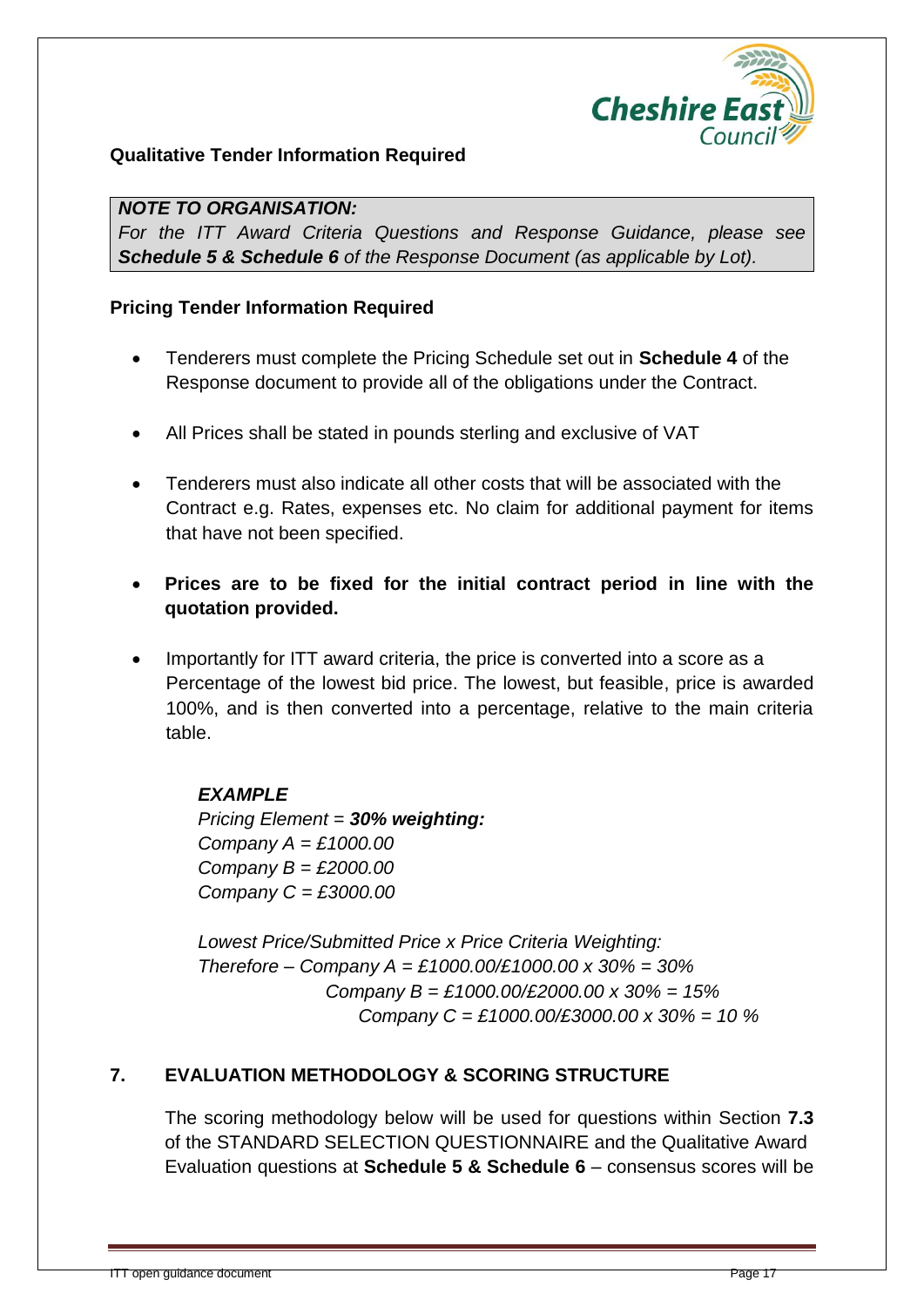

awarded by the evaluation panel using the matrix as follows:

| <b>Score</b>   | <b>Scoring Principle</b>                                                     |
|----------------|------------------------------------------------------------------------------|
| 10             | <b>Excellent-</b> Exceptional demonstration by the Candidate of the relevant |
|                | ability, understanding, experience, skills, and resource and quality         |
|                | measures needed to meet this requirement, with evidence to support the       |
|                | response.                                                                    |
| 8              | <b>Good-</b> Above average demonstration by the Candidate of the relevant    |
|                | ability, understanding, experience, skills, and resource & quality measures  |
|                | needed to meet this requirement, with evidence to support the response.      |
| 6              | Average- Demonstration by the Candidate of the relevant ability,             |
|                | understanding, experience, skills, and resource & quality measures           |
|                | needed to meet this requirement, with evidence to support the response.      |
| $\overline{4}$ | Fair- Some minor reservations of the Candidate's relevant ability,           |
|                | understanding, experience, skills, and resource & quality measures           |
|                | needed to meet this requirement, with limited evidence to support the        |
|                | response.                                                                    |
| $\overline{2}$ | <b>Poor-</b> Considerable reservations of the Candidate's relevant ability,  |
|                | understanding, experience, skills, and resource & quality measures           |
|                | needed to meet this requirement, with little or no evidence to support the   |
|                | response.                                                                    |
| 0              | Very Poor- Does not comply and/or insufficient information provided to       |
|                | demonstrate that the Candidate has the ability, understanding,               |
|                | experience, skills, resource & quality measures needed to meet this          |
|                | requirement, with little or no evidence to support the response.             |

The sum of all of the derived percentages allows a final ranking of Tenderers by Lot.

#### **8. CLARIFICATIONS**

#### **8.1. Pre–Submission Clarification:**

- All clarifications raised by tenderers prior to the submission (deadline) close time / date in regard to this ITT must be submitted in writing via the chest, in the first instance by the date shown on the "Indicative Timetable".
- Queries should be received no later than the date specified in the indicative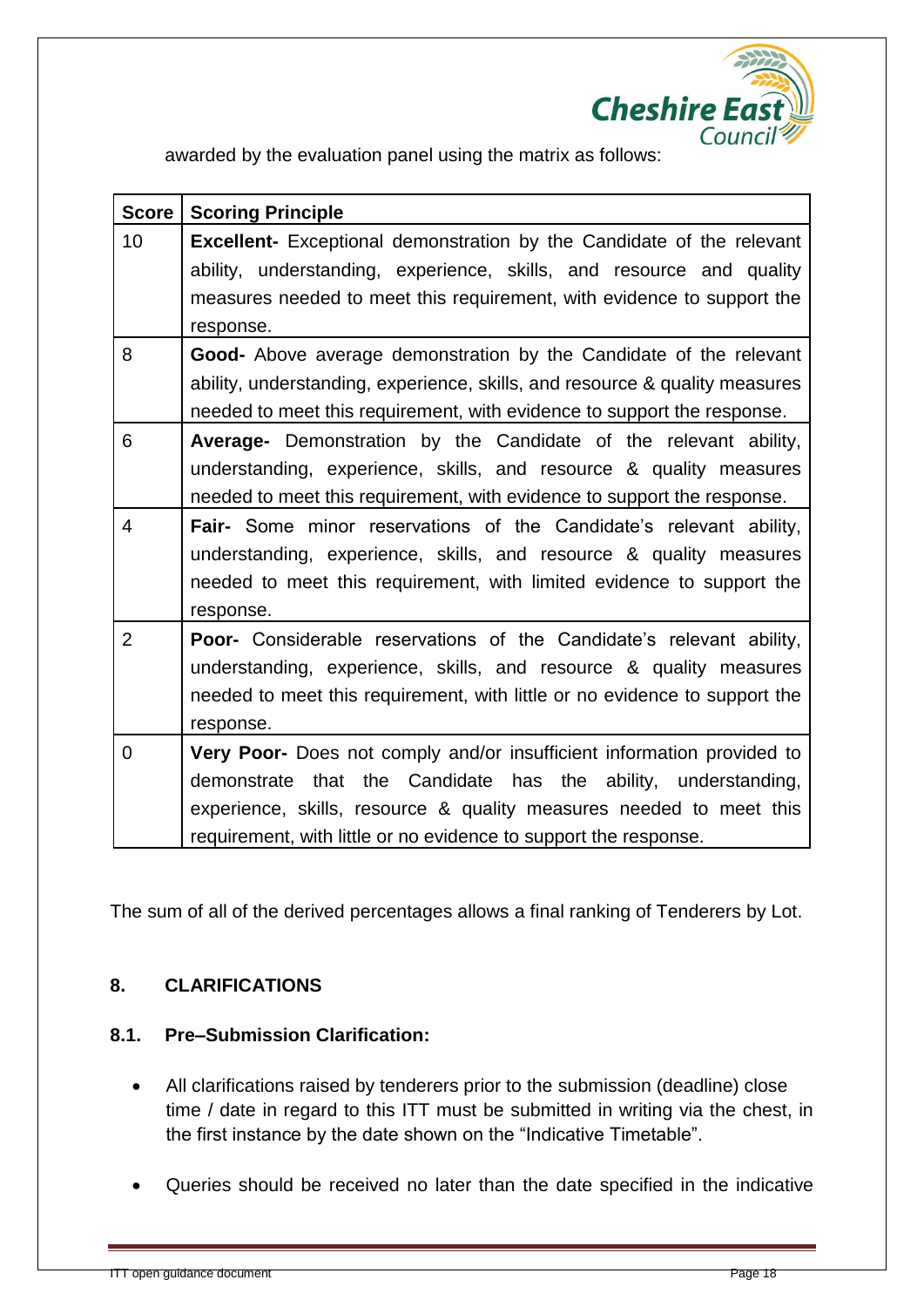

timetable

- The Council shall endeavour to respond to queries within two working days. If the Council considers any question or request for clarification to be of material significance, both the query and the response will be circulated in a suitably anonymous form to all operators who have expressed an interest in the award of the Contract.
- The Council reserves the right to retain all and any of the information supplied to it by the Tenderer(s).

#### **8.2. Post-Submission clarifications:**

- The Council reserves the right, after submissions have been opened, to clarify with any tenderer, any aspect of the submission and to retain all and any of the information supplied to it by the Tenderer(s). It is imperative that all Tenderers are immediately available during the evaluation period of this submission.
- Any clarifications in respect of the Conditions of Contract or any specific industry related issues must be raised as a clarification during the predeadline submission clarification period. Any amendments to our Conditions of Contract which have not been agreed as part of the pre-deadline clarification process will make the submission non-compliant.
- The Council may decide to interview Tenderers or hold clarification meetings to assist its tendering process, and Tenderers will be notified in due course.

#### **8.3. Clarification meetings, site visits and interviews**

 The Council reserves the right to hold clarification meetings, site visits and/or interviews as it considers appropriate both before and after Tender submission.

#### **9. POST-CONTRACT MONITORING**

**9.1.** The successful Tenderer will be expected to collaborate with the Council over the Contract Period to achieve continuous improvement in the quality and delivery of the Contract in accordance with the Council's obligations under Part I of The Local Government Act 2000. <http://www.legislation.gov.uk/ukpga/2000/22/contents>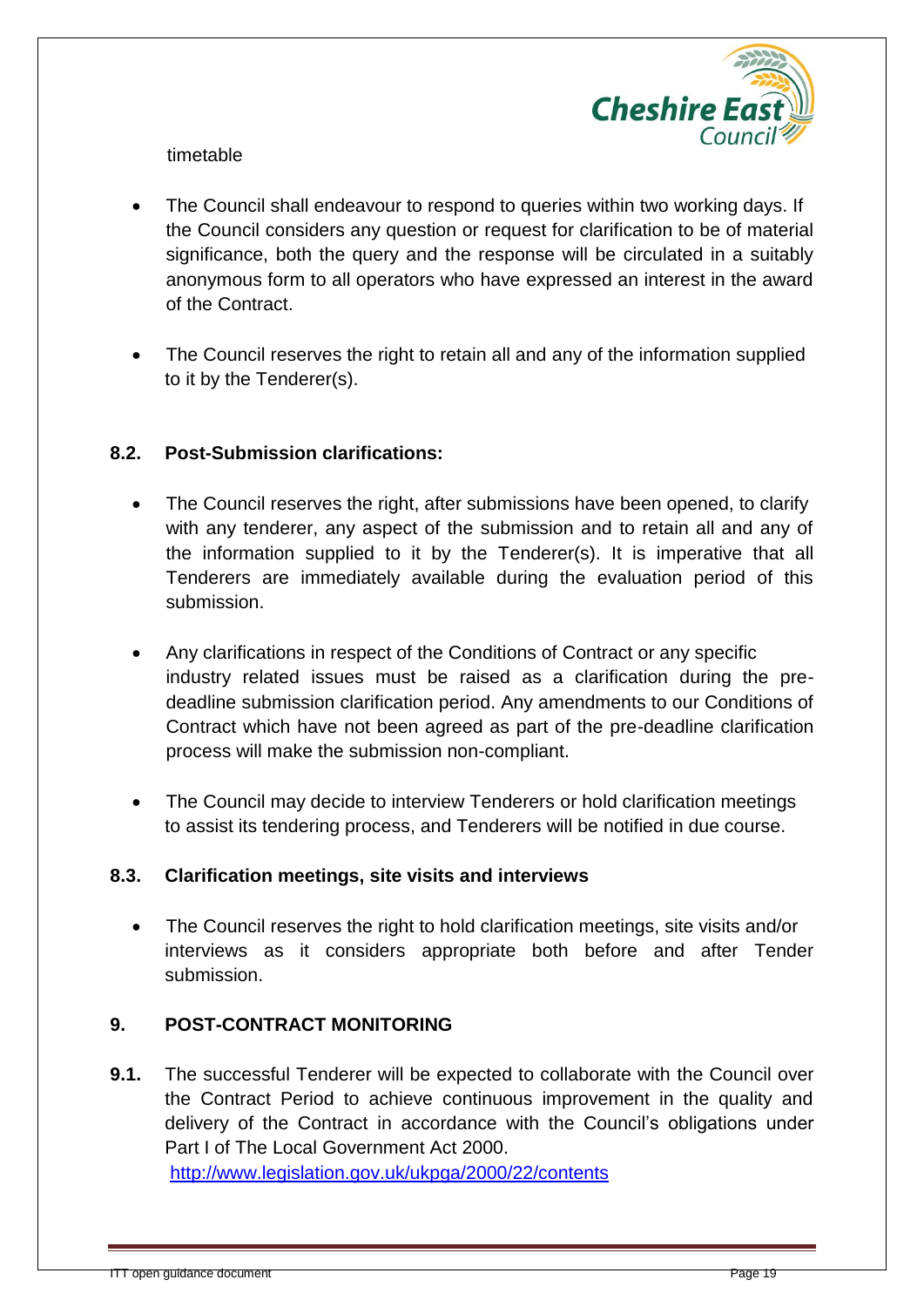

Tenderers are considered to have confirmed their willingness to participate in this activity in their Tender.

#### **10. NATIONAL FRAUD INITIATIVE**

10.1. The Supplier should be aware that the Council may take part in bi-annual National Fraud Initiative (NFI) exercises undertaken by the Audit Commission, or equivalent body. This requires that the Council provides details of the transactional activity for a period of time, namely invoice details, plus supplier master-file data e.g. company name, vat / company registration details, bank account details. Data matching exercises are then undertaken by the Audit Commission, or equivalent body, to assist in the prevention and detection of fraud.

#### **11. WHISTLEBLOWING POLICY**

- 11.1. The Supplier shall comply with Cheshire East Council's Whistle Blowing Policy which shall ensure that employees of the Supplier are able to bring to the attention of the Council malpractice, fraud and breach of laws on the part of the Supplier or any sub-contractor without fear of disciplinary and other retribution or discriminatory action.
- 11.2. Tenderers and their employees may wish to acquaint themselves with the implications of the Policy for them. Tenderers' employees may wish, for example, to report any breaches in the way in which the Contract is being performed or any unacceptable behaviour by either a fellow employee or a Council employee.
- 11.3. For further information and guidance along with details as to how to make such a disclosure, please refer to the [Whistleblowing Policy \(PDF, 85KB\)](file://ourcheshire/east/POLPERCPU/Audit%20-%20Internal/Whistleblowing%20Policy.pdf) or email [whistleblowing@cheshireeast.gov.uk.](mailto:whistleblowing@cheshireeast.gov.uk)

#### **12. FREEDOM OF INFORMATION ACT AND ENVIRONMENTAL INFORMATION STATEMENT**

- 12.1. The Council is subject to The Freedom of Information Act 2000 ("Act") and The Environmental Information Regulations 2004 ("EIR") <http://www.legislation.gov.uk/uksi/2004/3391/part/1/made>
- 12.2. As part of the Council's obligations under the Act or EIR, it may be required to disclose information concerning the procurement process or the Contract to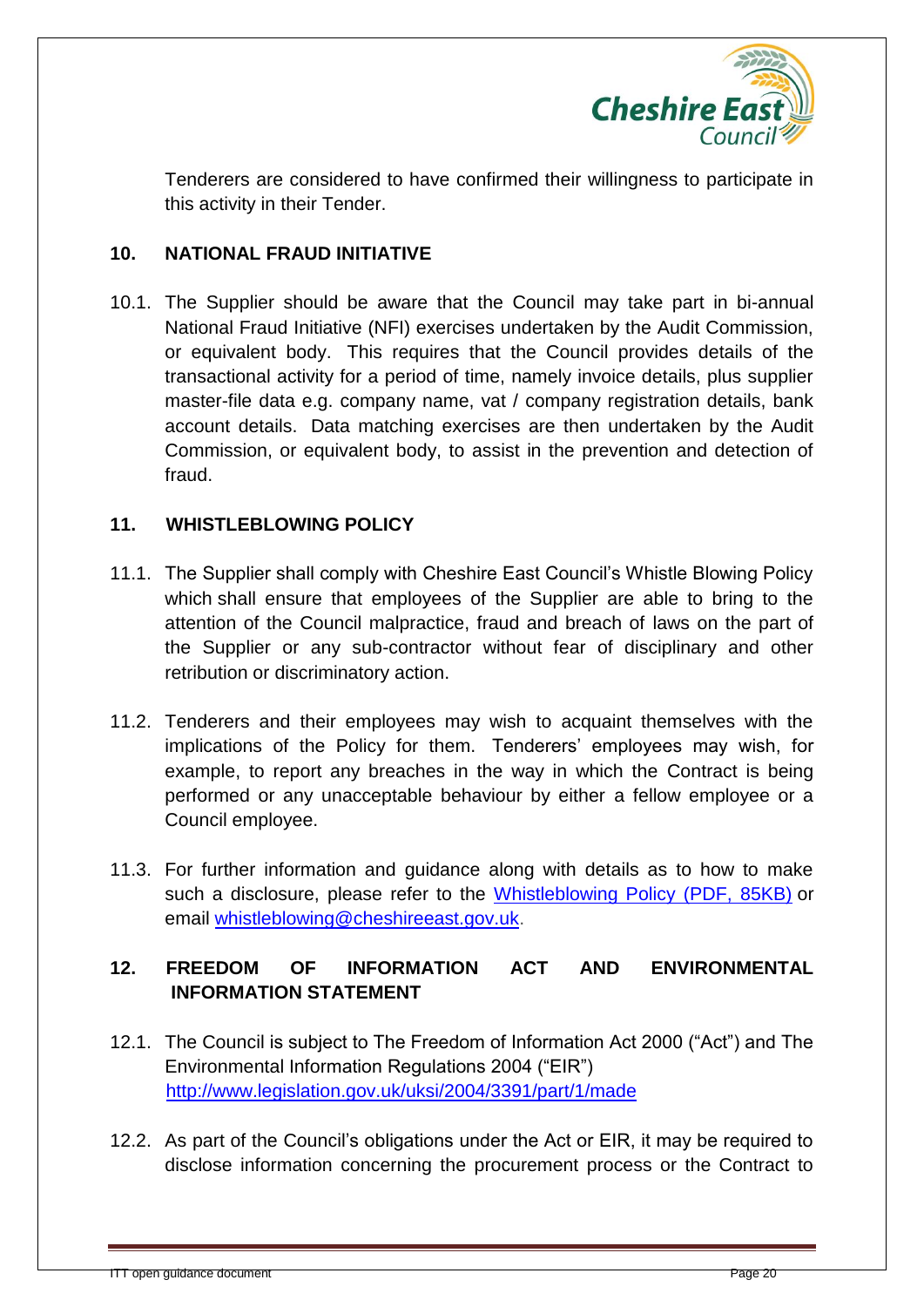

anyone who makes a reasonable request.

- 12.3. If Tenderers consider that any of the information provided in their Tender is commercially sensitive (meaning it could reasonably cause prejudice to the organisation if disclosed to a third party) then it should be clearly marked as "Not for disclosure to third parties" together with valid reasons in support of the information being exempt from disclosure under the Act and the EIR.
- 12.4. The Council will endeavour to consult with Tenderers and have regard to comments and any objections before it releases any information to a third party under the Act or the EIR. However the Council shall be entitled to determine in its absolute discretion whether any information is exempt from the Act and/or the EIR, or is to be disclosed in response to a request of information. The Council must make its decision on disclosure in accordance with the provisions of the Act or the EIR and can only withhold information if it is covered by an exemption from disclosure under the Act or the EIR.
- 12.5. The Council will not be held liable for any loss or prejudice caused by the disclosure of information that:
	- Has not been clearly marked as "Not for disclosure to third parties" with supporting reasons (referring to the relevant category of exemption under the Act or EIR where possible); or
	- Does not fall into a category of information that is exempt from disclosure under the Act or EIR (for example, a trade secret or would be likely to prejudice the commercial interests of any person); or
	- In cases where there is no absolute statutory duty to withhold information, then notwithstanding the previous clauses, in circumstances where it is in the public interest to disclose any such information.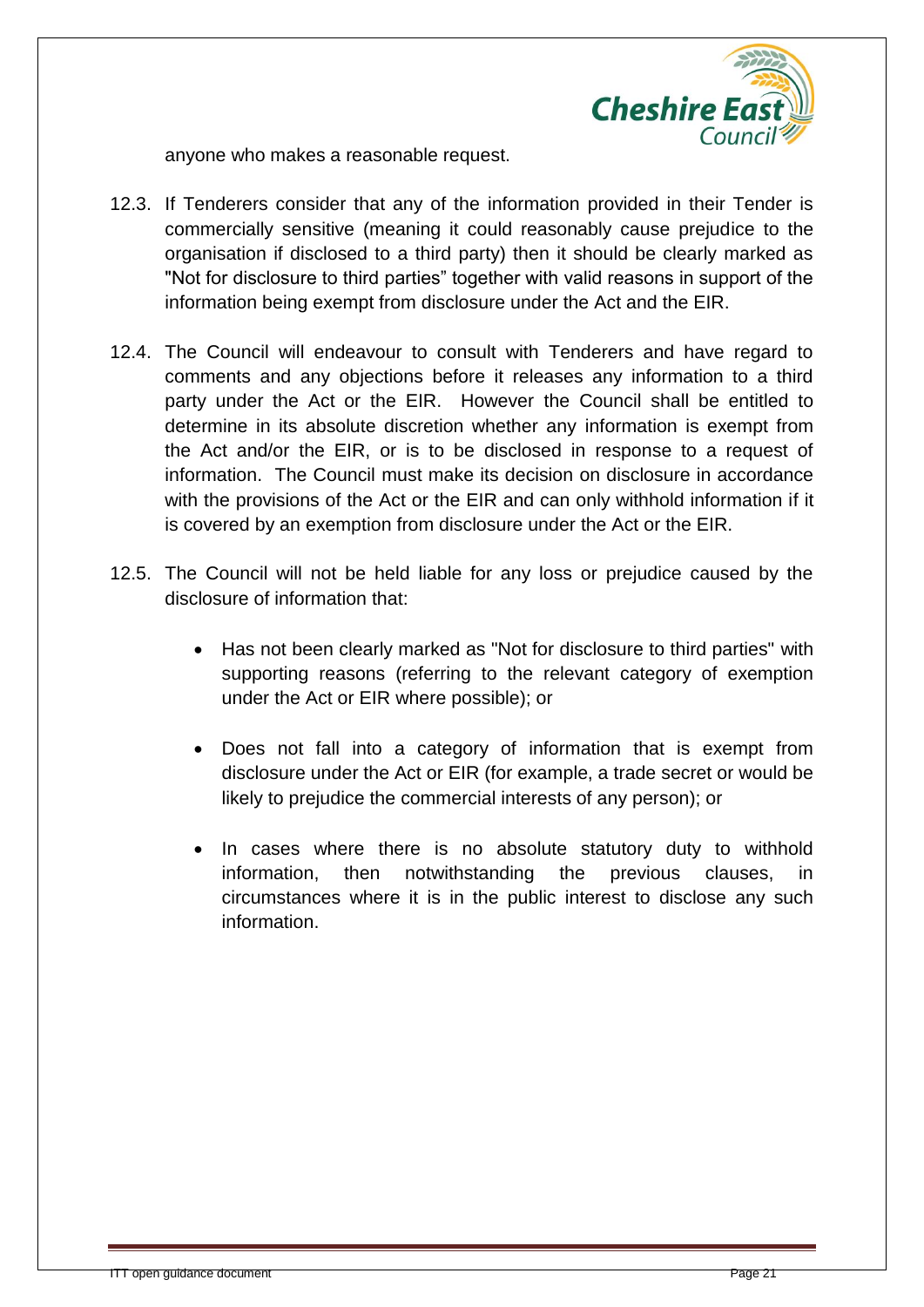

## **Mandatory Exclusion Grounds**

**Public Contract Regulations 2015 R57(1), (2) and (3)**

**Public Contract Directives 2014/24/EU Article 57(1)**

#### **Participation in a criminal organisation**

Participation offence as defined by section 45 of the Serious Crime Act 2015

Conspiracy within the meaning of

- section 1 or 1A of the Criminal Law Act 1977 or
- article 9 or 9A of the Criminal Attempts and Conspiracy (Northern Ireland) Order 1983

where that conspiracy relates to participation in a criminal organisation as defined in Article 2 of Council Framework Decision 2008/841/JHA on the fight against organised crime;

#### **Corruption**

Corruption within the meaning of section 1(2) of the Public Bodies Corrupt Practices Act 1889 or section 1 of the Prevention of Corruption Act 1906;

The common law offence of bribery;

Bribery within the meaning of sections 1, 2 or 6 of the Bribery Act 2010, or section 113 of the Representation of the People Act 1983;

#### **Fraud**

Any of the following offences, where the offence relates to fraud affecting the European Communities' financial interests as defined by Article 1 of the convention on the protection of the financial interests of the European Communities:

- the common law offence of cheating the Revenue;
- the common law offence of conspiracy to defraud;
- fraud or theft within the meaning of the Theft Act 1968, the Theft Act (Northern Ireland) 1969, the Theft Act 1978 or the Theft (Northern Ireland) Order 1978;
- fraudulent trading within the meaning of section 458 of the Companies Act 1985, article 451 of the Companies (Northern Ireland) Order 1986 or section 993 of the Companies Act 2006;
- fraudulent evasion within the meaning of section 170 of the Customs and Excise Management Act 1979 or section 72 of the Value Added Tax Act 1994;
- an offence in connection with taxation in the European Union within the meaning of section 71 of the Criminal Justice Act 1993;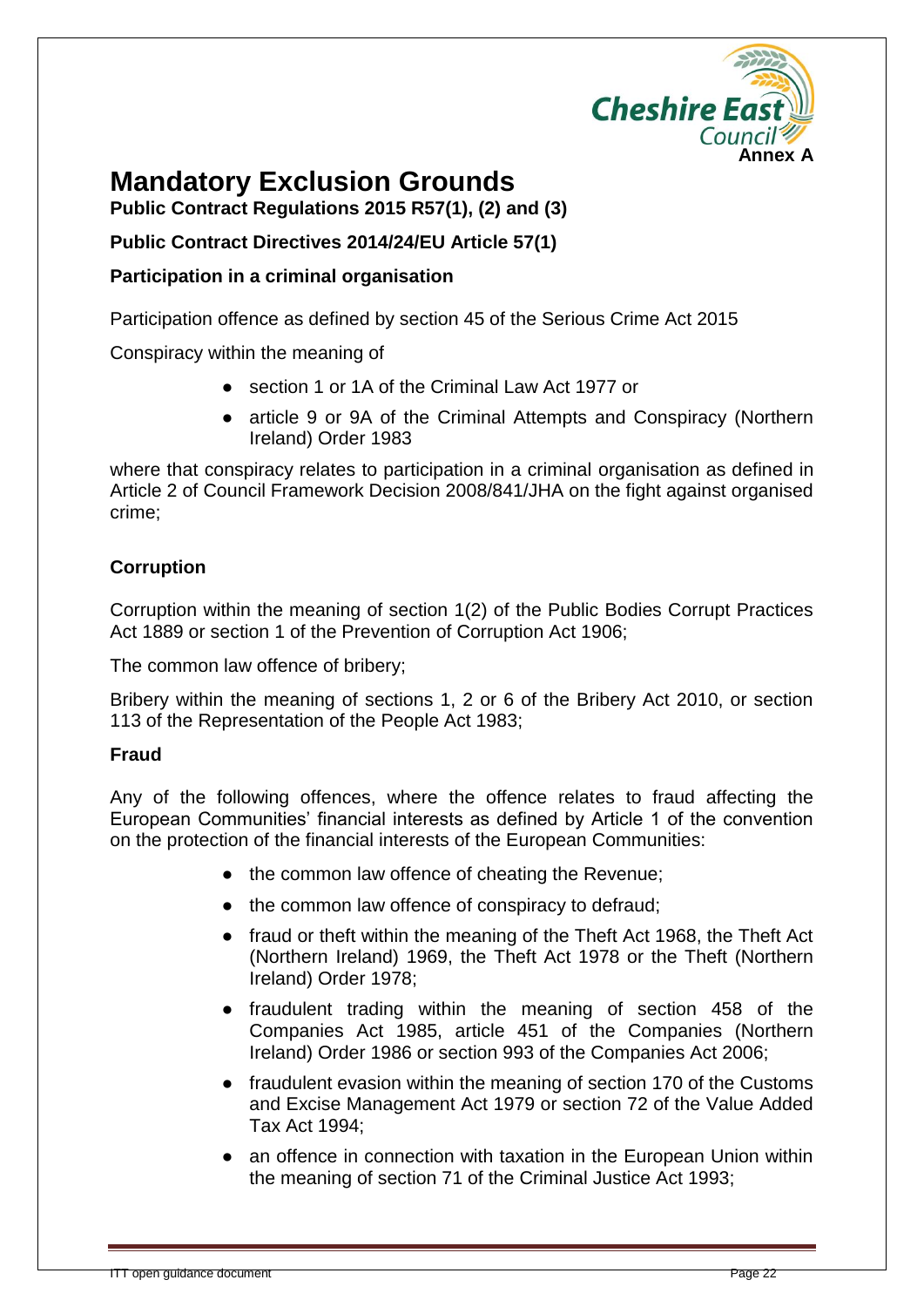

- destroying, defacing or concealing of documents or procuring the execution of a valuable security within the meaning of section 20 of the Theft Act 1968 or section 19 of the Theft Act (Northern Ireland) 1969;
- fraud within the meaning of section 2, 3 or 4 of the Fraud Act 2006;
- the possession of articles for use in frauds within the meaning of section 6 of the Fraud Act 2006, or the making, adapting, supplying or offering to supply articles for use in frauds within the meaning of section 7 of that Act;

#### **Terrorist offences or offences linked to terrorist activities**

Any offence:

- listed in section 41 of the Counter Terrorism Act 2008;
- listed in schedule 2 to that Act where the court has determined that there is a terrorist connection;
- under sections 44 to 46 of the Serious Crime Act 2007 which relates to an offence covered by the previous two points;

#### **Money laundering or terrorist financing**

Money laundering within the meaning of sections 340(11) and 415 of the Proceeds of Crime Act 2002

An offence in connection with the proceeds of criminal conduct within the meaning of section 93A, 93B or 93C of the Criminal Justice Act 1988 or article 45, 46 or 47 of the Proceeds of Crime (Northern Ireland) Order 1996

#### **Child labour and other forms of trafficking human beings**

An offence under section 4 of the Asylum and Immigration (Treatment of Claimants etc.) Act 2004;

An offence under section 59A of the Sexual Offences Act 2003

An offence under section 71 of the Coroners and Justice Act 2009;

An offence in connection with the proceeds of drug trafficking within the meaning of section 49, 50 or 51 of the Drug Trafficking Act 1994

An offence under section 2 or section 4 of the Modern Slavery Act 2015

#### **Non-payment of tax and social security contributions**

Breach of obligations relating to the payment of taxes or social security contributions that has been established by a judicial or administrative decision.

Where any tax returns submitted on or after 1 October 2012 have been found to be incorrect as a result of: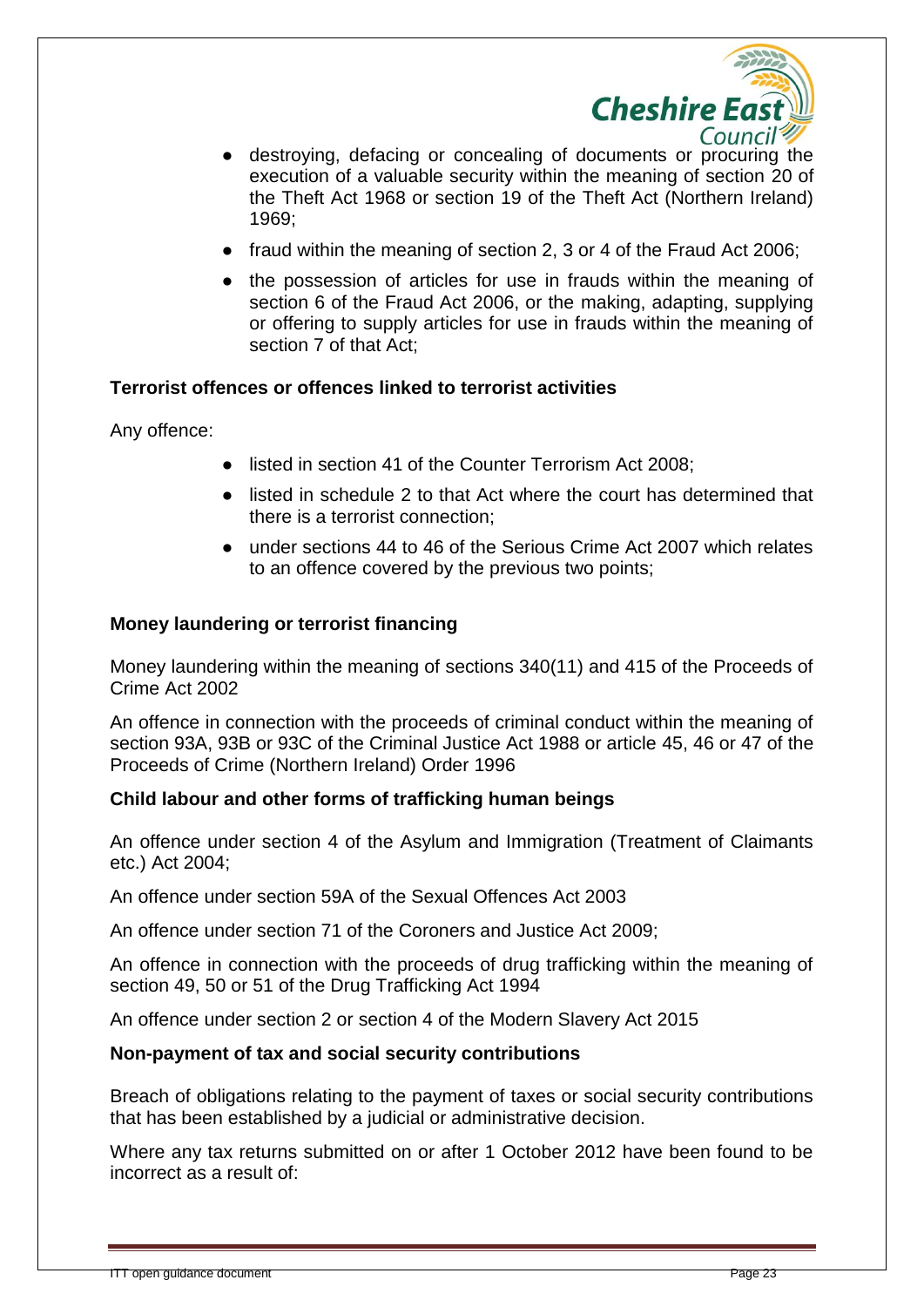

- HMRC successfully challenging the potential supplier under the General Anti – Abuse Rule (GAAR) or the "Halifax" abuse principle; or
- a tax authority in a jurisdiction in which the potential supplier is established successfully challenging it under any tax rules or legislation that have an effect equivalent or similar to the GAAR or "Halifax" abuse principle;
- a failure to notify, or failure of an avoidance scheme which the supplier is or was involved in, under the Disclosure of Tax Avoidance Scheme rules (DOTAS) or any equivalent or similar regime in a jurisdiction in which the supplier is established

#### **Other offences**

Any other offence within the meaning of Article 57(1) of the Directive as defined by the law of any jurisdiction outside England, Wales and Northern Ireland

Any other offence within the meaning of Article 57(1) of the Directive created after 26<sup>th</sup> February 2015 in England, Wales or Northern Ireland

#### **MODERN DAY SLAVERY**

Cheshire East Council would like to highlight the importance of ensuring that all organisations operate within social and labour laws and uphold the human rights of others. Failure to do so by breaching any of the principles of the Modern Slavery Act 2015 can have serious and detrimental consequences for organisations and all those involved with working with and for them, including prison sentences of potentially 14 years or more and the inability to bid for future work in the public sector for up to 5 years. Organisations that wish to work for and with the Council should have adequate measures in place to ensure staff members and their own supply chain understand what to look out for and the risks involved in modern slavery. Any concerns should be reported to either the National Crime Agency's referral mechanism or to social or emergency services. Further information can be found at [https://www.gov.uk/government/publications/modern-slavery-training-resource](https://www.gov.uk/government/publications/modern-slavery-training-resource-page/modern-slavery-training-resource-page)[page/modern-slavery-training-resource-page](https://www.gov.uk/government/publications/modern-slavery-training-resource-page/modern-slavery-training-resource-page)

Please note that should the council have any reason to believe that any form of modern slavery is taking place with any of its contractors or their subcontractors then it will promptly utilise the National Crime Agency's referral mechanism or contact the emergency services if required.

The Council has an obligation to ensure that all of its employees, suppliers and their subcontractors are operating within the law and are respectful of the human rights of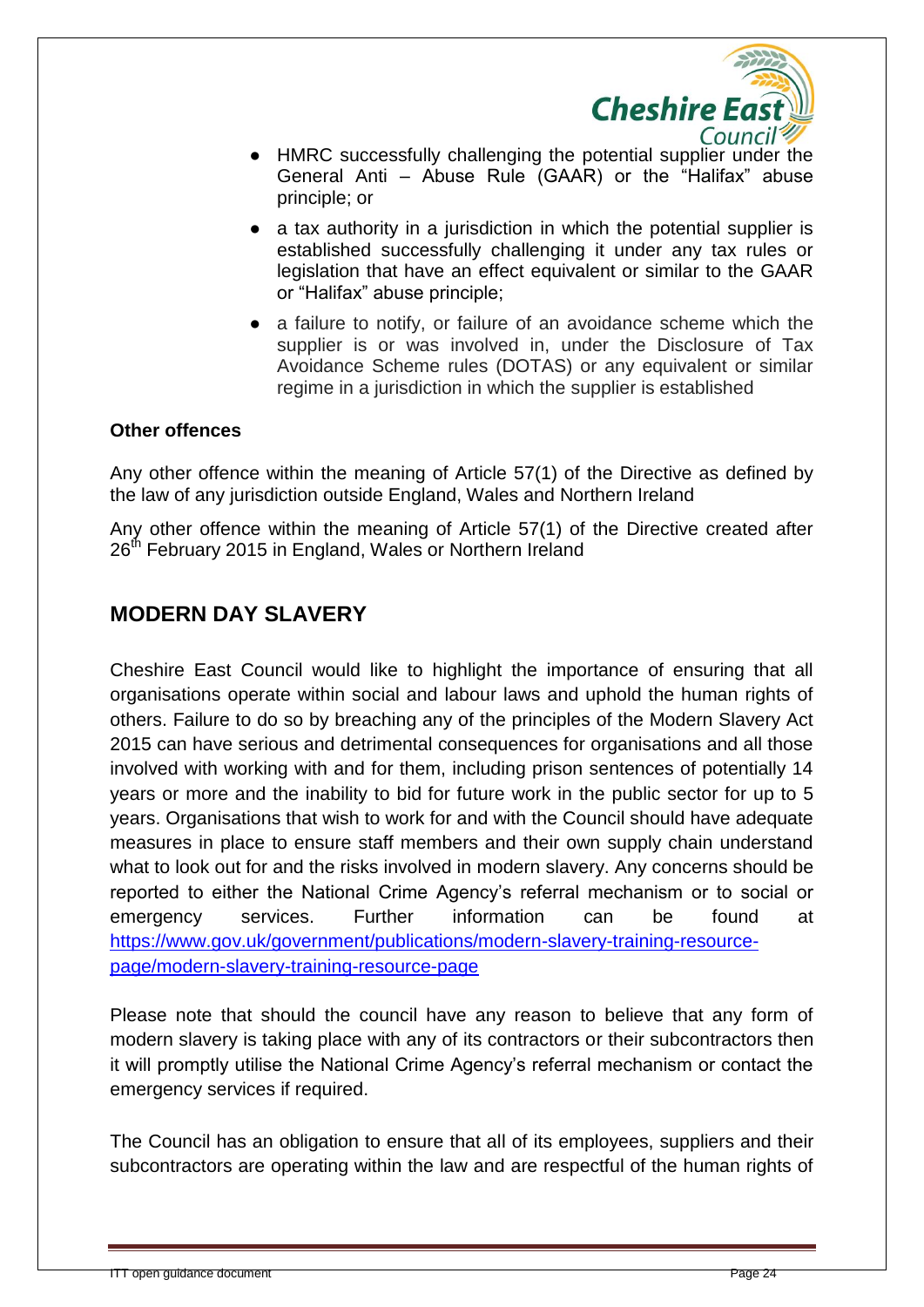

others. Should the Council have any concerns or suspicions around modern slavery within its supply chain, appropriate action will be taken through the National Crime Agency's referral mechanism or incidents will be reported to social or emergency services. The Council urges all of its suppliers and contractors to adopt the same approach to their own supply chains as failure to act against such activity or become involved in inhumane conduct in this regard would result in the Council terminating its contract with the offending organisation and may affect their ability to bid for future work if self-cleansing is not evidenced.

### **Discretionary exclusions**

#### **Obligations in the field of environment, social and labour law.**

Where an organisation has violated applicable obligations in the fields of environmental, social and labour law established by EU law, national law, collective agreements or by the international environmental, social and labour law provisions listed in Annex X to the Directive (see copy below) as amended from time to time; including the following:-

- Where the organisation or any of its Directors or Executive Officers has been in receipt of enforcement/remedial orders in relation to the Health and Safety Executive (or equivalent body) in the last 3 years.
- In the last three years, where the organisation has had a complaint upheld following an investigation by the Equality and Human Rights Commission or its predecessors (or a comparable body in any jurisdiction other than the UK), on grounds of alleged unlawful discrimination.
- In the last three years, where any finding of unlawful discrimination has been made against the organisation by an Employment Tribunal, an Employment Appeal Tribunal or any other court (or incomparable proceedings in any jurisdiction other than the UK).
- Where the organisation has been in breach of section 15 of the Immigration, Asylum, and Nationality Act 2006;
- Where the organisation has a conviction under section 21 of the Immigration, Asylum, and Nationality Act 2006;
- Where the organisation has been in breach of the National Minimum Wage Act 1998.

#### **Bankruptcy, insolvency**

Bankrupt or is the subject of insolvency or winding-up proceedings, where the organisation's assets are being administered by a liquidator or by the court, where it is in an arrangement with creditors, where its business activities are suspended or it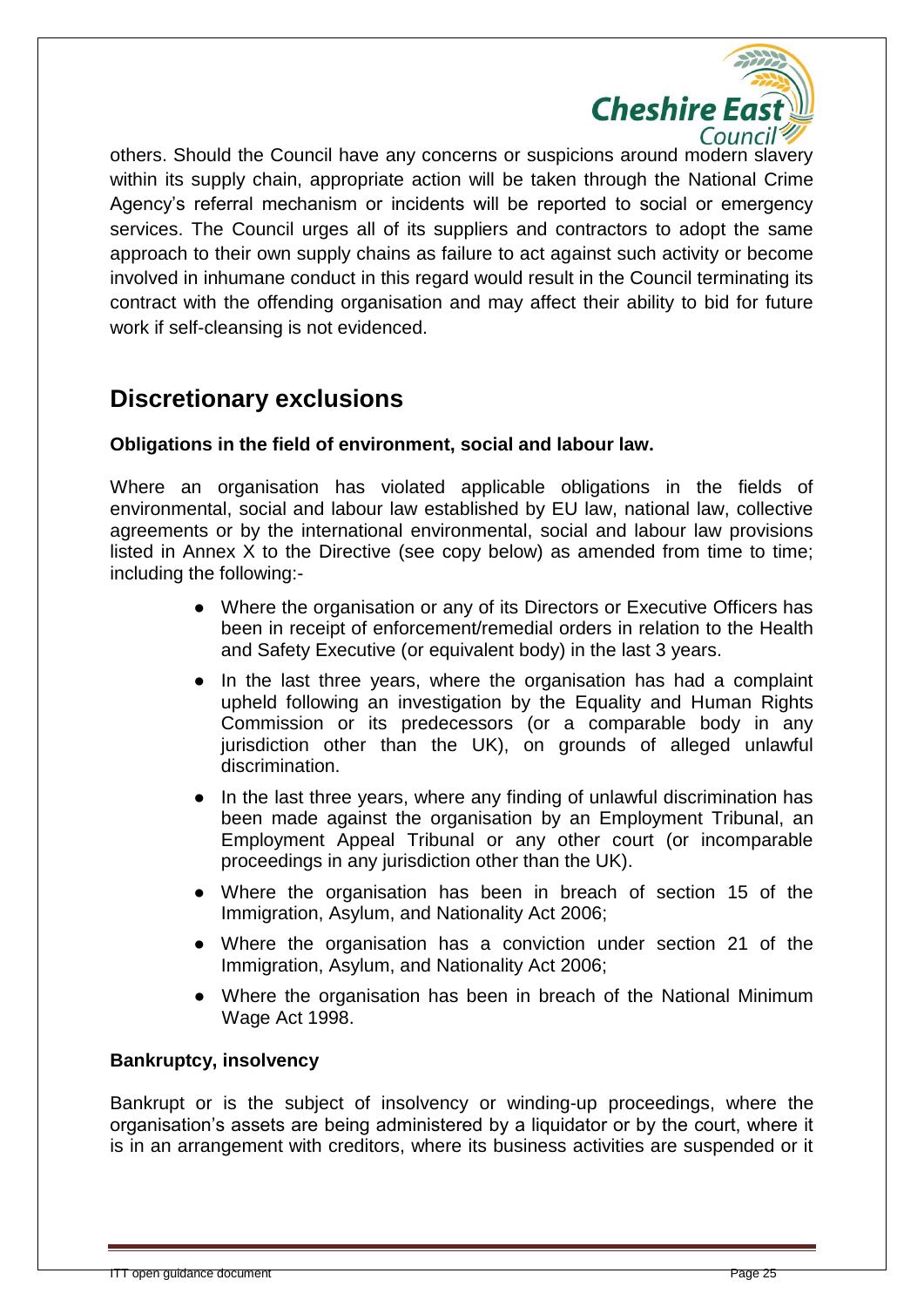

is in any analogous situation arising from a similar procedure under the laws and regulations of any State;

#### **Grave professional misconduct**

Guilty of grave professional misconduct

#### **Distortion of competition**

Entered into agreements with other economic operators aimed at distorting competition

#### **Conflict of interest**

Aware of any conflict of interest within the meaning of regulation 24 due to the participation in the procurement procedure

#### **Been involved in the preparation of the procurement procedure.**

#### **Prior performance issues**

Shown significant or persistent deficiencies in the performance of a substantive requirement under a prior public contract, a prior contract with a contracting entity, or a prior concession contract, which led to early termination of that prior contract, damages or other comparable sanctions.

#### **Misrepresentation and undue influence**

The organisation has influenced the decision-making process of the contracting authority to obtain confidential information that may confer upon the organisation undue advantages in the procurement procedure, or to negligently provided misleading information that may have a material influence on decisions concerning exclusion, selection or award.

### Additional exclusion grounds

#### **Breach of obligations relating to the payment of taxes or social security contributions.**

#### **ANNEX X Extract from Public Procurement Directive 2014/24/EU**

#### **LIST OF INTERNATIONAL SOCIAL AND ENVIRONMENTAL CONVENTIONS REFERRED TO IN ARTICLE 18(2) —**

- ILO Convention 87 on Freedom of Association and the Protection of the Right to Organise;
- ILO Convention 98 on the Right to Organise and Collective Bargaining;
- ILO Convention 29 on Forced Labour;
- ILO Convention 105 on the Abolition of Forced Labour;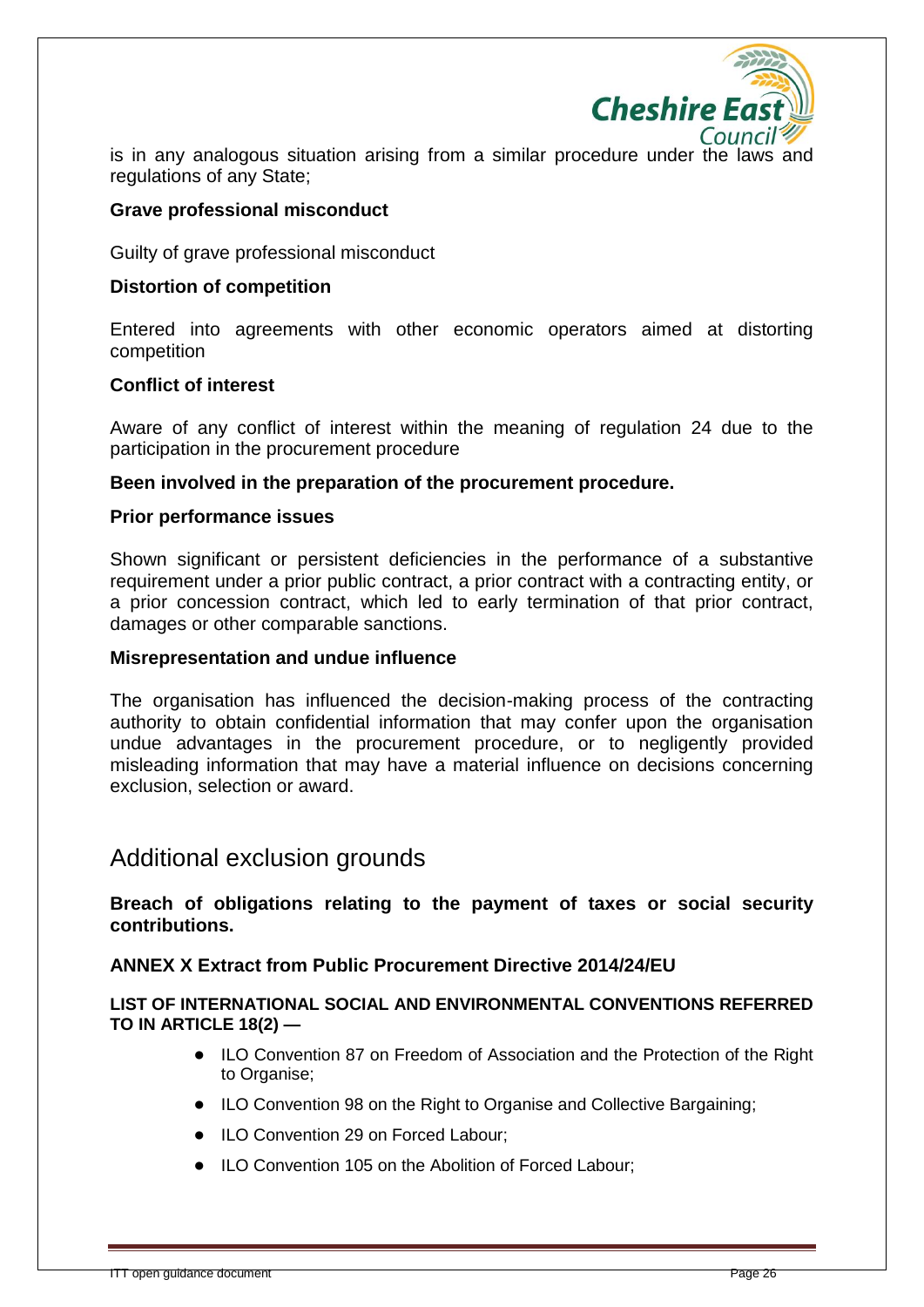

- **ILO Convention 138 on Minimum Age;**
- ILO Convention 111 on Discrimination (Employment and Occupation);
- ILO Convention 100 on Equal Remuneration;
- ILO Convention 182 on Worst Forms of Child Labour;
- Vienna Convention for the protection of the Ozone Layer and its Montreal Protocol on substances that deplete the Ozone Layer;
- Basel Convention on the Control of Transboundary Movements of Hazardous Wastes and their Disposal (Basel Convention);
- Stockholm Convention on Persistent Organic Pollutants (Stockholm POPs Convention)
- Convention on the Prior Informed Consent Procedure for Certain Hazardous Chemicals and Pesticides in International Trade (UNEP/FAO) (The PIC Convention) Rotterdam, 10 September 1998, and its 3 regional Protocols.

#### **Consequences of misrepresentation**

A serious misrepresentation which induces a contracting authority to enter into a contract may have the following consequences for the signatory that made the misrepresentation:-

- The potential supplier may be excluded from bidding for contracts for three years, under regulation 57(8)(h)(i) of the PCR 2015;
- The contracting authority may sue the supplier for damages and may rescind the contract under the Misrepresentation Act 1967.
- If fraud, or fraudulent intent, can be proved, the potential supplier or the responsible officers of the potential supplier may be prosecuted and convicted of the offence of fraud by false representation under s.2 of the Fraud Act 2006, which can carry a sentence of up to 10 years or a fine (or both).
- If there is a conviction, then the company must be excluded from procurement for five years under reg. 57(1) of the PCR (subject to self-cleaning).